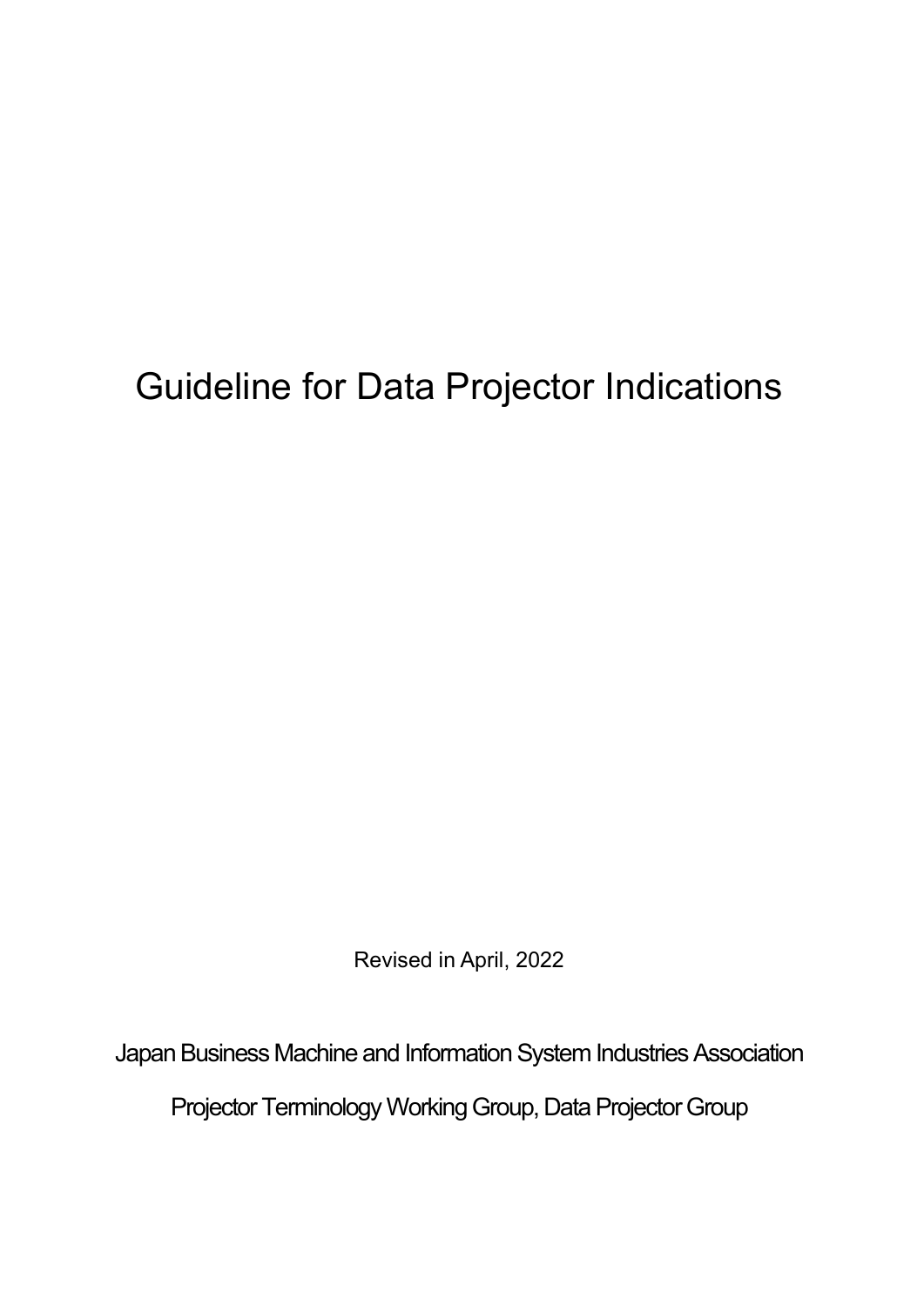## **List of Committee Members of Data Projector Group**

| (Chief of the Group) | Mitsuhiro WADA    | Panasonic Connect Co., Ltd.                   |
|----------------------|-------------------|-----------------------------------------------|
| (Member)             | Syuichi TOKUMARU  | Canon Inc.                                    |
| (Member)             | Kazuyasu FUKANO   | CASIO COMPUTER CO., LTD.                      |
| (Member)             | Yasuyuki MIYATA   | <b>FUJIFILM Corporation</b>                   |
| (Member)             | Yoshio KUBO       | Ricoh Company, Ltd.                           |
| (Member)             | Shoichi AKAIWA    | SEIKO EPSON CORPORATION                       |
| (Member)             | Kazuyuki KOYANAGI | Sharp NEC Display Solutions, Ltd.             |
| (Secretariat)        | Makoto TAKEUCHI   | Japan Business Machine and Information System |
|                      |                   | Industries Association                        |

### **List of Committee Members of Projector Terminology Working Group**

| (Chief of the Group)     | <b>Isao YONETANI</b> | Panasonic Connect Co., Ltd.                   |
|--------------------------|----------------------|-----------------------------------------------|
| (Sub-chief of the Group) | Shojiro AIDA         | Canon Inc.                                    |
| (Member)                 | Kohji OHNO           | Ricoh Company, Ltd.                           |
| (Member)                 | Takashi NATORI       | SEIKO EPSON CORPORATION                       |
| (Member)                 | Haruyoshi SUZUKI     | Sharp NEC Display Solutions, Ltd.             |
| (Member)                 | Akira ODA            | Sharp NEC Display Solutions, Ltd.             |
| (Secretariat)            | Makoto TAKEUCHI      | Japan Business Machine and Information System |
|                          |                      | Industries Association                        |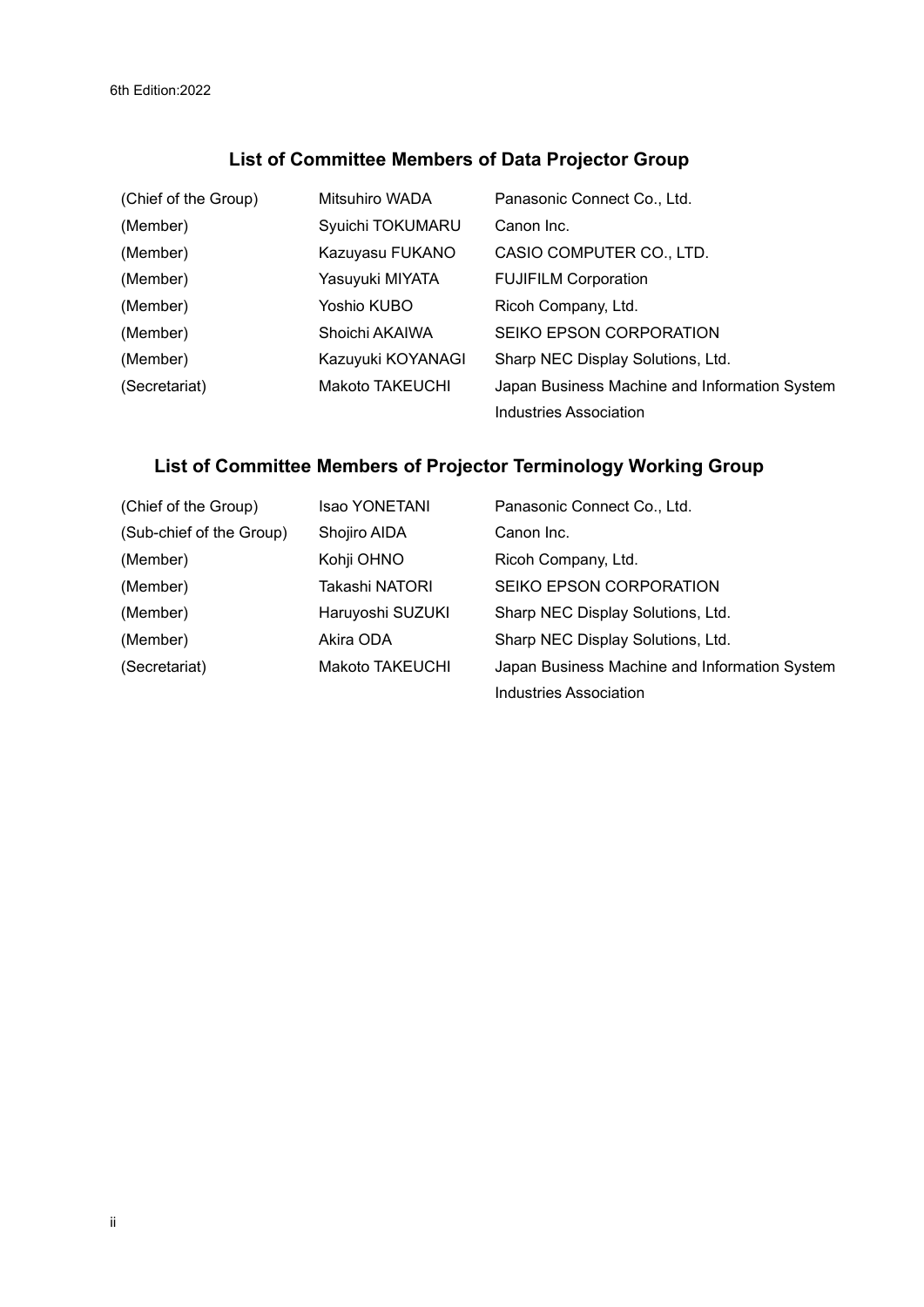Established: August, 2007 Revised: April, 2022 Draft by: Projector Terminology Working Group, Date Projector Group Established by: Data Projector Group

Comments or questions if any, please contact the Data Projector Group, Japan Business Machine and Information System Industries Association,

LILA HIJIRIZAKA 7F, 3-4-10 Mita Minato-ku Tokyo 108-0073 JAPAN

Tel: +81-3-6809-5010 (Main phone number)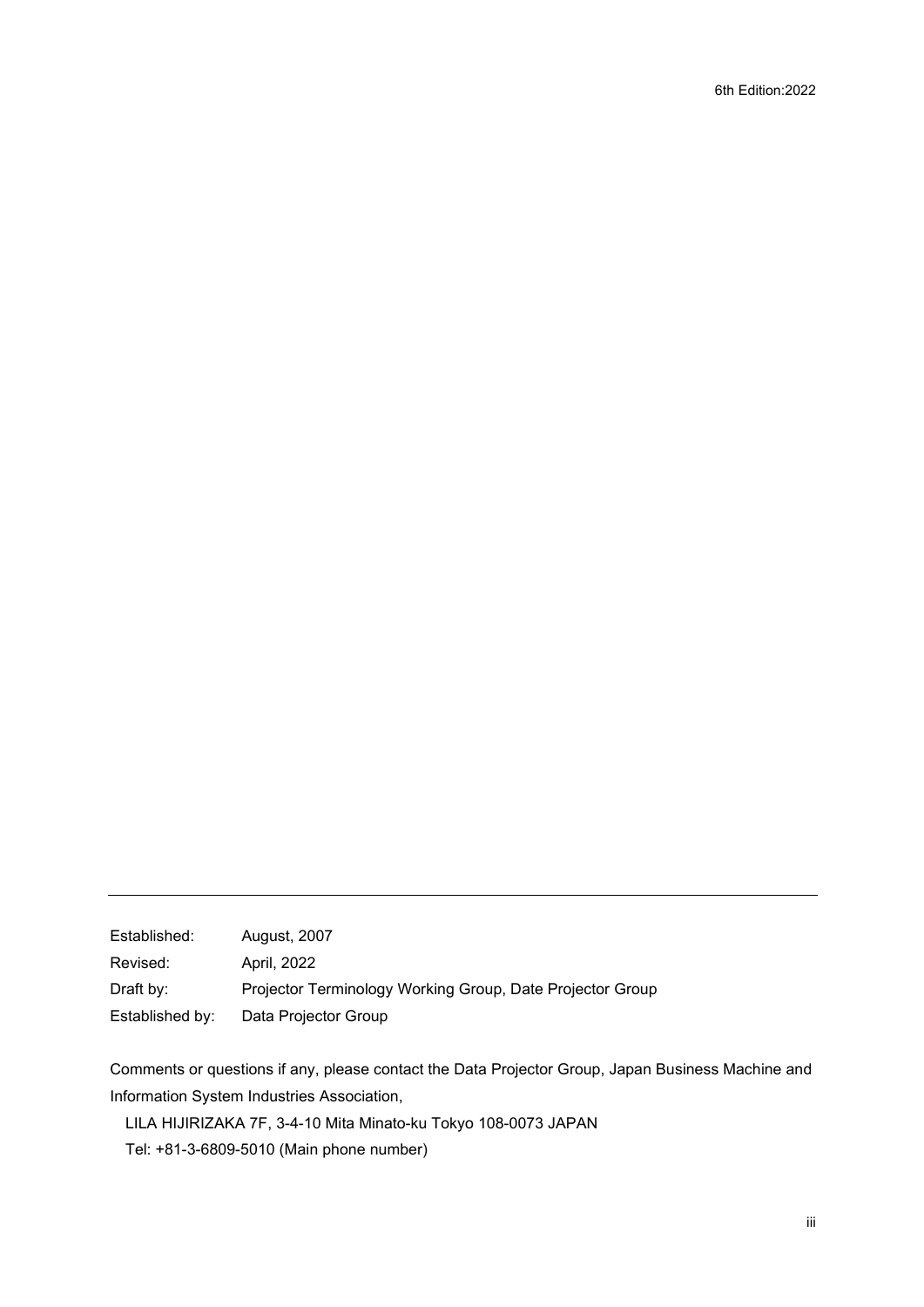| Revised History of the Guideline for Data Projector Indications |  |
|-----------------------------------------------------------------|--|
|-----------------------------------------------------------------|--|

|             | Established date  | Contents                                                                         |  |
|-------------|-------------------|----------------------------------------------------------------------------------|--|
|             | / Revised date    |                                                                                  |  |
| 1st Edition | August, 2007      | Thirty-four indications (English) regarding operation buttons,<br>$\bullet$      |  |
|             |                   | input/output terminals, and indicators were included and set as the              |  |
|             |                   | quideline.                                                                       |  |
| 2nd Edition | February, 2010    | Indications in Japanese were added in addition to those in English.<br>$\bullet$ |  |
|             |                   | Eight indications regarding indicators and functions were added.<br>$\bullet$    |  |
| 3rd Edition | November, 2011    | Twenty-eight indications regarding parts of the main unit,<br>$\bullet$          |  |
|             |                   | accessories, input/output terminals, and indicators in user's manual             |  |
|             |                   | were added.                                                                      |  |
|             |                   | Function names were divided according to functional categories.                  |  |
| 4th Edition | <b>July, 2014</b> | Twenty-one indications regarding functions displayed on parts of<br>$\bullet$    |  |
|             |                   | the main unit, operation buttons, and menus in user's manual were                |  |
|             |                   | added.                                                                           |  |
| 5th Edition | May, 2017         | Indication formats in the guideline were revised.<br>$\bullet$                   |  |
|             |                   | Four indications regarding parts of the main unit, input/output<br>$\bullet$     |  |
|             |                   | terminals, and functions in user's manual were added.                            |  |
| 6th Edition | April, 2022       | Review of guideline explanation text.<br>$\bullet$                               |  |
|             |                   | A total of nine indications have been added: Accessories in the                  |  |
|             |                   | instruction manual, signal input/output terminals of the main unit,              |  |
|             |                   | indicators of the main unit, and functions displayed in the menu.                |  |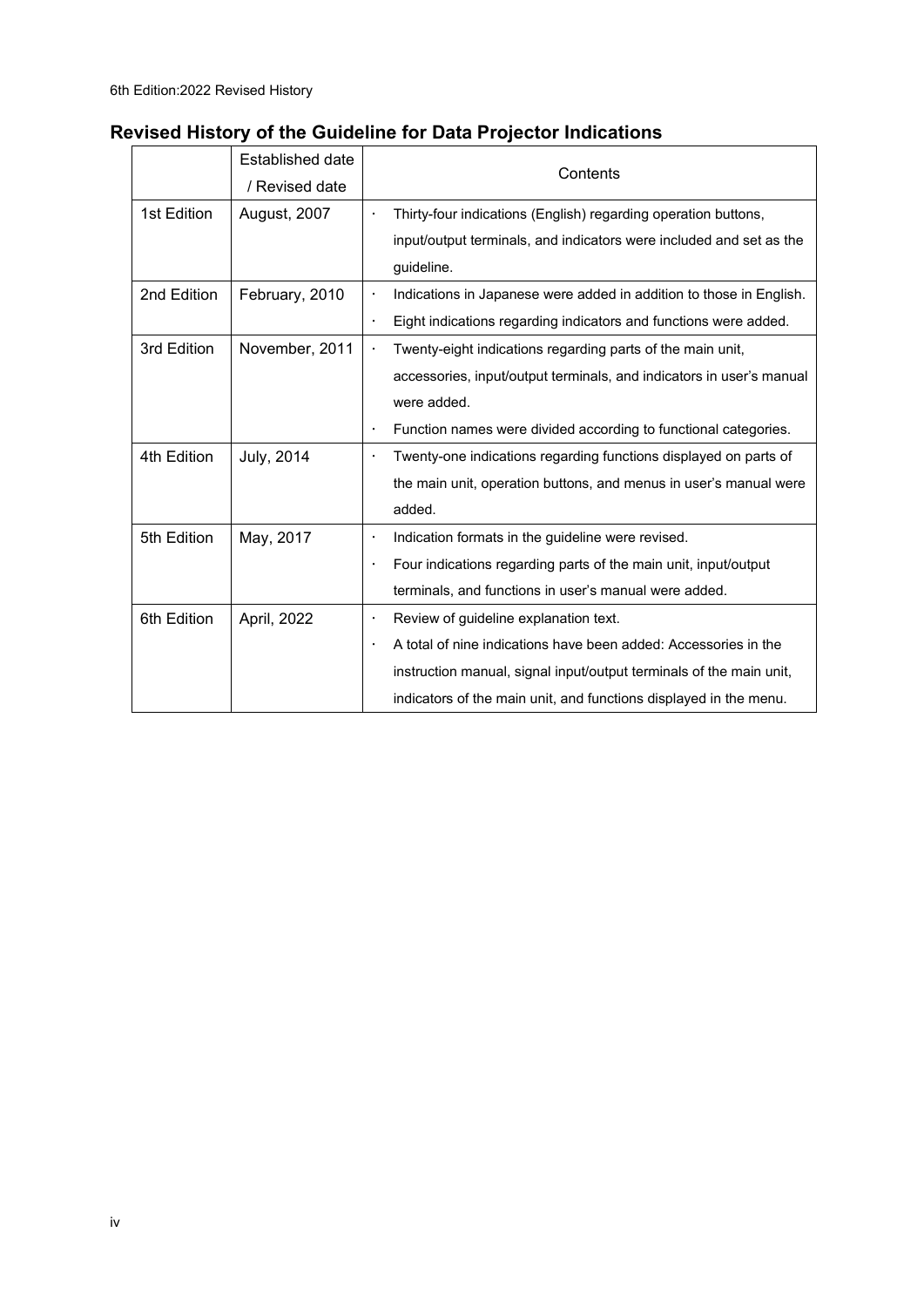## Contents

### Page

| 1   |                                                                                      |
|-----|--------------------------------------------------------------------------------------|
| 2   |                                                                                      |
| 3   |                                                                                      |
| 3.1 |                                                                                      |
| 3.2 |                                                                                      |
| 3.3 |                                                                                      |
| 3.4 | (letter sizes, symbols, abbreviations, complements,<br>Indication methods of letters |
|     |                                                                                      |
| 3.5 |                                                                                      |
| 3.6 |                                                                                      |
| 4   |                                                                                      |
| 4.1 |                                                                                      |
| 4.2 |                                                                                      |
| 4.3 |                                                                                      |
| 4.4 |                                                                                      |
| 4.5 |                                                                                      |
| 4.6 |                                                                                      |
| 4.7 |                                                                                      |
| 4.8 |                                                                                      |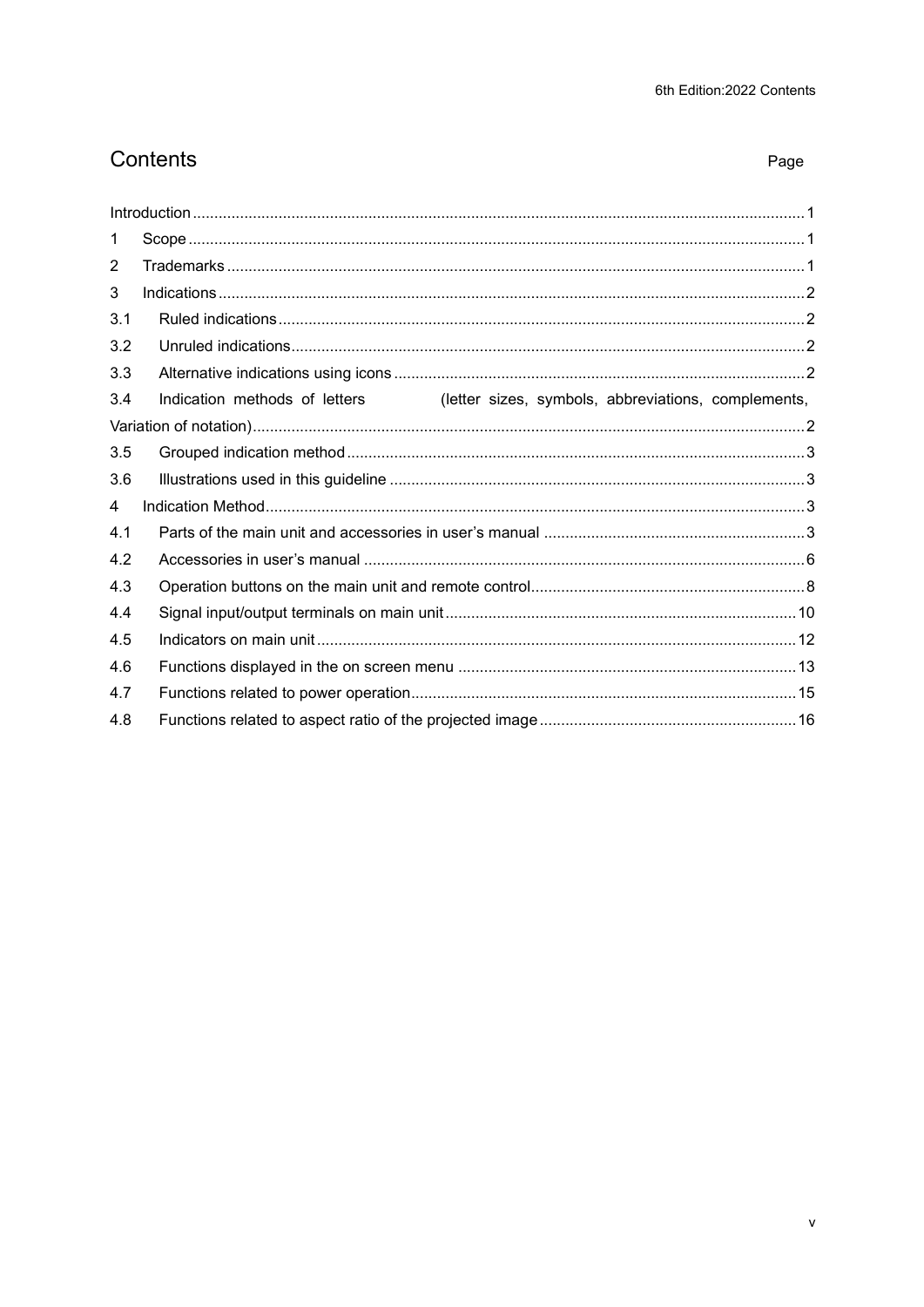6th Edition:2022

**Blank**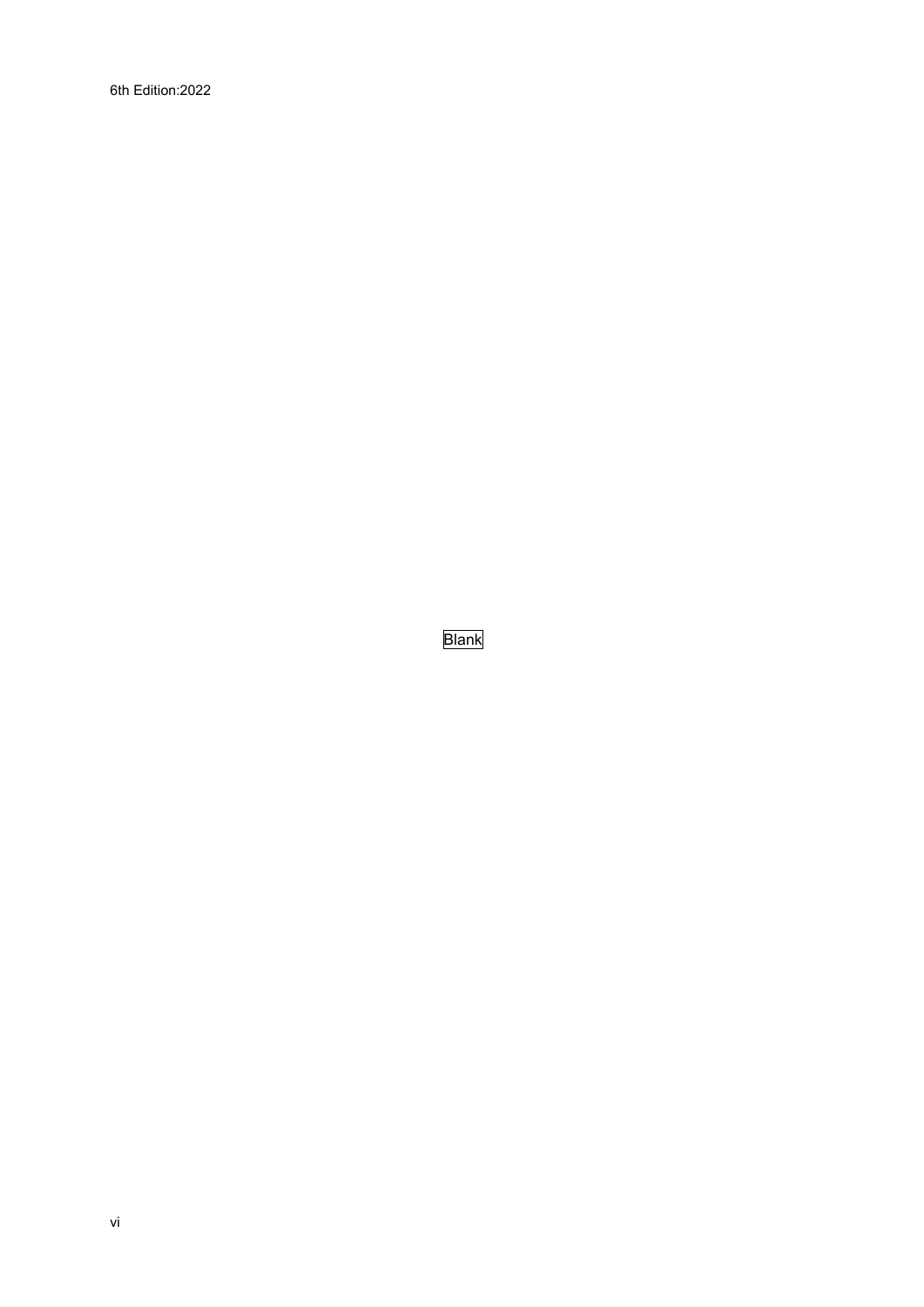## Guideline for Data Projector Indications

#### <span id="page-6-0"></span>**Introduction**

The purpose of this guideline is to unify functions and indications used by data projectors of respective companies so that users are able to operate and use them easily. The guideline rules indications in on-screen menu, operating instructions, and handling procedures described in user's manual as well as indicators on the main unit. In addition, the guideline is designed only to specify the indications used in common among most of data projectors, not aiming at unification of all the possible indications.

Although this guideline is not designed to provide standards for data projectors, every member company of JBMIA shall make every effort to make the indications compliant with the guideline. Also, the JBMIA shall promote the guideline so that Non-member manufacturers comply with them.

Data projectors in the guideline shall mean front projection type projectors with computer inputs and capable of enlarging images, used for general conferences and educational sites.

#### <span id="page-6-1"></span>**1 Scope**

This guideline is designed to covers English and Japanese terminologies regarding data projectors. The indications in any other language shall be based on the translation from English or Japanese version. The guideline rules the following scopes.

- Parts and accessories in user's manual
- Operating buttons on main unit and remote control
- Signal input/output terminals on main unit
- Indicators on main unit
- Functions displayed in the On Screen menu
- Functions related to power operation
- Functions related to aspect ratio of the projected image

#### <span id="page-6-2"></span>**2 Trademarks**

The terms HDMI and HDMI High-Definition Multimedia Interface, and the HDMI Logo are trademarks or registered trademarks of HDMI Licensing Administrator, Inc. in the United States and other countries. DisplayPort<sup>TM</sup> is a trademark owned by the Video Electronics Standards Association (VESA<sup>®</sup>) in the United States and other countries.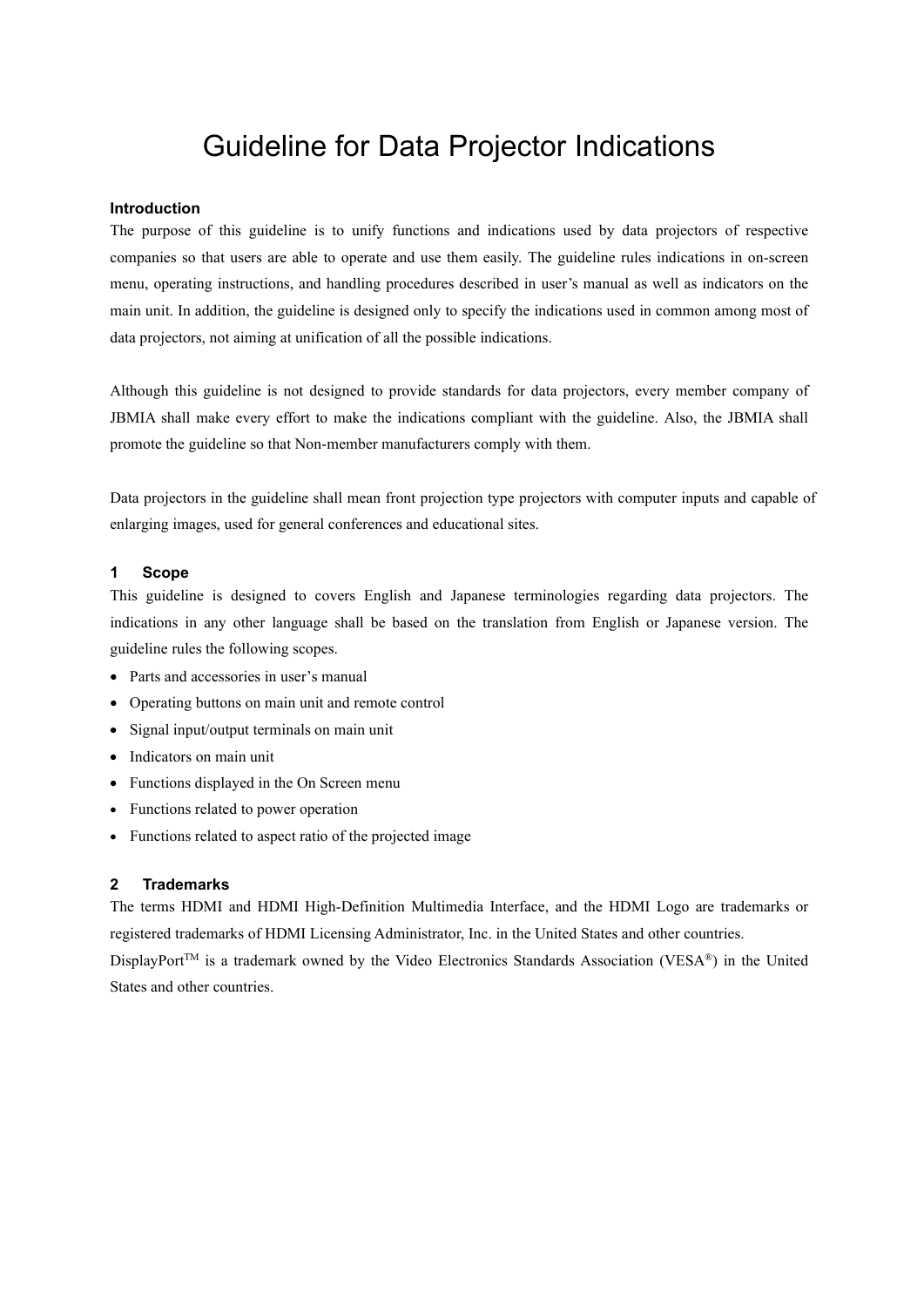#### <span id="page-7-0"></span>**3 Indications**

This guideline provides basic indications, but following indications are permitted at the discretion of each manufacturer.

#### <span id="page-7-1"></span>**3.1 Ruled indications**

Regarding the indications set forth in the guideline, not adopting such functions and parts, such a manufacture is permitted not to use them at the discretion of the manufacture.

#### <span id="page-7-2"></span>**3.2 Unruled indications**

In the case where functions, portions, and parts of the products covered are unique to each manufacturer, the descriptions to be used are at the discretion of each manufacturer. In addition, for indications not shown in individual items, it is desirable to unify them using the indication examples prescribed in other items.

#### <span id="page-7-3"></span>**3.3 Alternative indications using icons**

Alternative indications using icons instead of prescribed terms are also possible including when spaces are limited. This guideline does not rule icon designs.

#### <span id="page-7-4"></span>**3.4 Indication methods of letters**

#### **(letter sizes, symbols, abbreviations, complements, Variation of notation)**

The following are at the discretion of the manufacturer: indication methods of terminologies such as the use of uppercases, lowercases, and adding blank spaces and symbols used between letters or words, and indication methods of abbreviations for terms, and single or plural forms, adding, modifying/complement words before or after terms, variation of notation, indication in original languages and translation. Respective examples are shown below.

| Indication methods of         | Example                                                  |  |
|-------------------------------|----------------------------------------------------------|--|
| characters                    |                                                          |  |
| a) Uppercases/lowercases      | COMPUTER $\rightarrow$ Computer                          |  |
| b) Symbols $1$                | AV STANDBY $\rightarrow$ A/V STANDBY                     |  |
| c) Abbreviations              | INPUT/OUTPUT $\rightarrow$ I/O                           |  |
| d) Single or plural forms     | $FOOT \rightarrow FEET$                                  |  |
| e) Modifying/Complement       | $FOOT \rightarrow FRONT$ FOOT, FOOT ADJUSTER, ADJUSTABLE |  |
| words                         | <b>FOOT</b>                                              |  |
| f) Variation of notation      | コンピュータ → コンピューター                                         |  |
| g) Indications in original    | STANDBY (Eng) $\rightarrow$ STANDBY (Jpn), スタンバイ (Jpn)   |  |
| languages $^{2)}$             | $\zeta = -\; \vdash$ (Jpn) $\rightarrow$ MUTE (Jpn)      |  |
| h) Indications in translation | $VOLUME (Eng) \rightarrow $ 音量 (Jpn)                     |  |
|                               | 音量 (Jpn) → VOLUME (Jpn)                                  |  |

**Note**<sup>1)</sup> Symbols mean blank spaces, periods (.), slashes (/), hyphens (-), etc.

**Note** 2) Indication in original languages refers to using the prescribed terms regardless of the language in which they are written.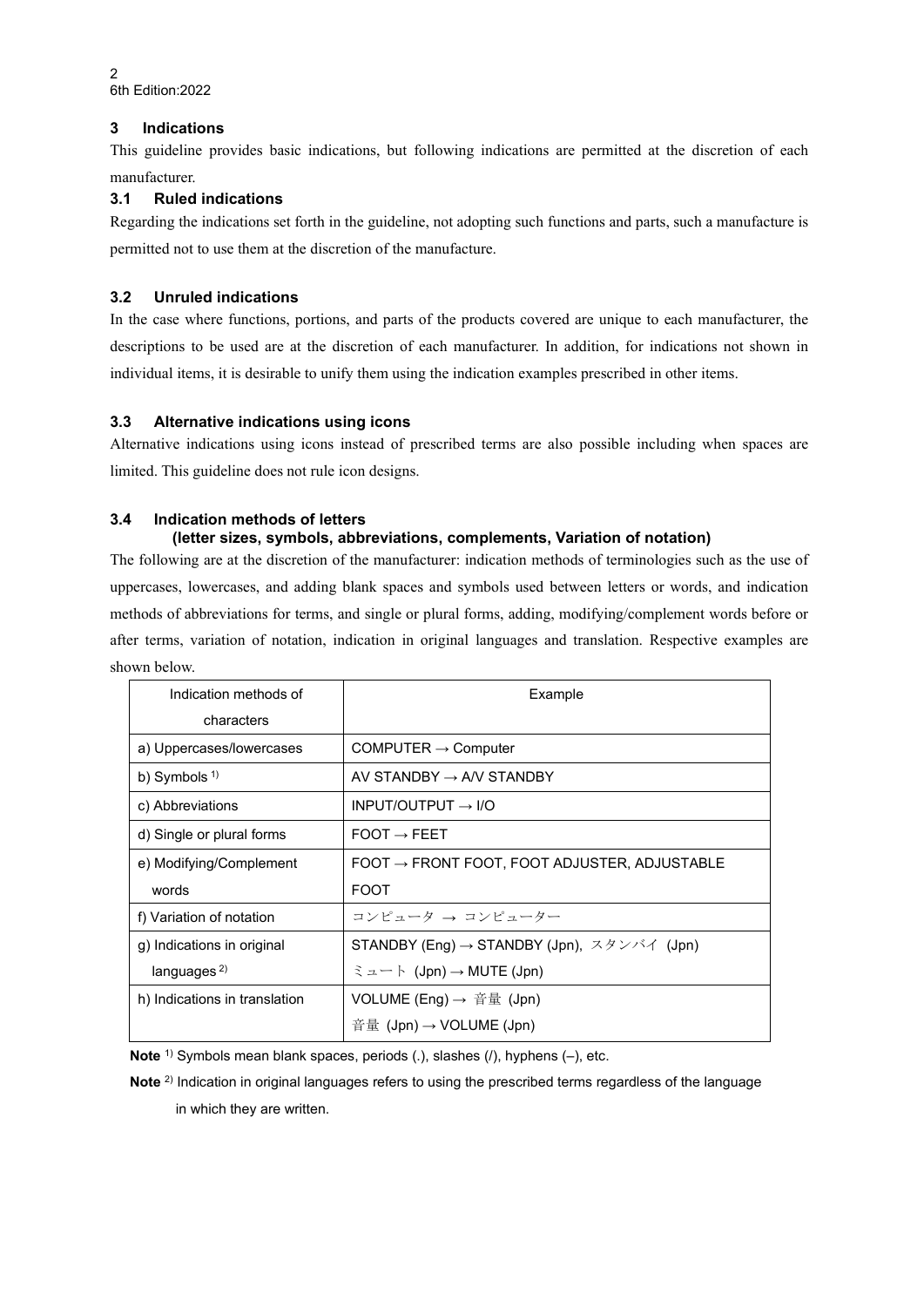#### <span id="page-8-0"></span>**3.5 Grouped indication method**

Indications in which multiple terms are grouped or terms composed of multiple words are divided in the middle are also possible. Respective examples are shown below.



#### <span id="page-8-1"></span>**3.6 Illustrations used in this guideline**

Illustrations used in the guideline are conceptual diagrams to check on parts and functions defined in the guideline and they do not provide positions or shapes.

In addition, all rights reserved for illustrations used in this guideline.

## <span id="page-8-2"></span>**4 Indication Method**

#### <span id="page-8-3"></span>**4.1 Parts of the main unit and accessories in user's manual**

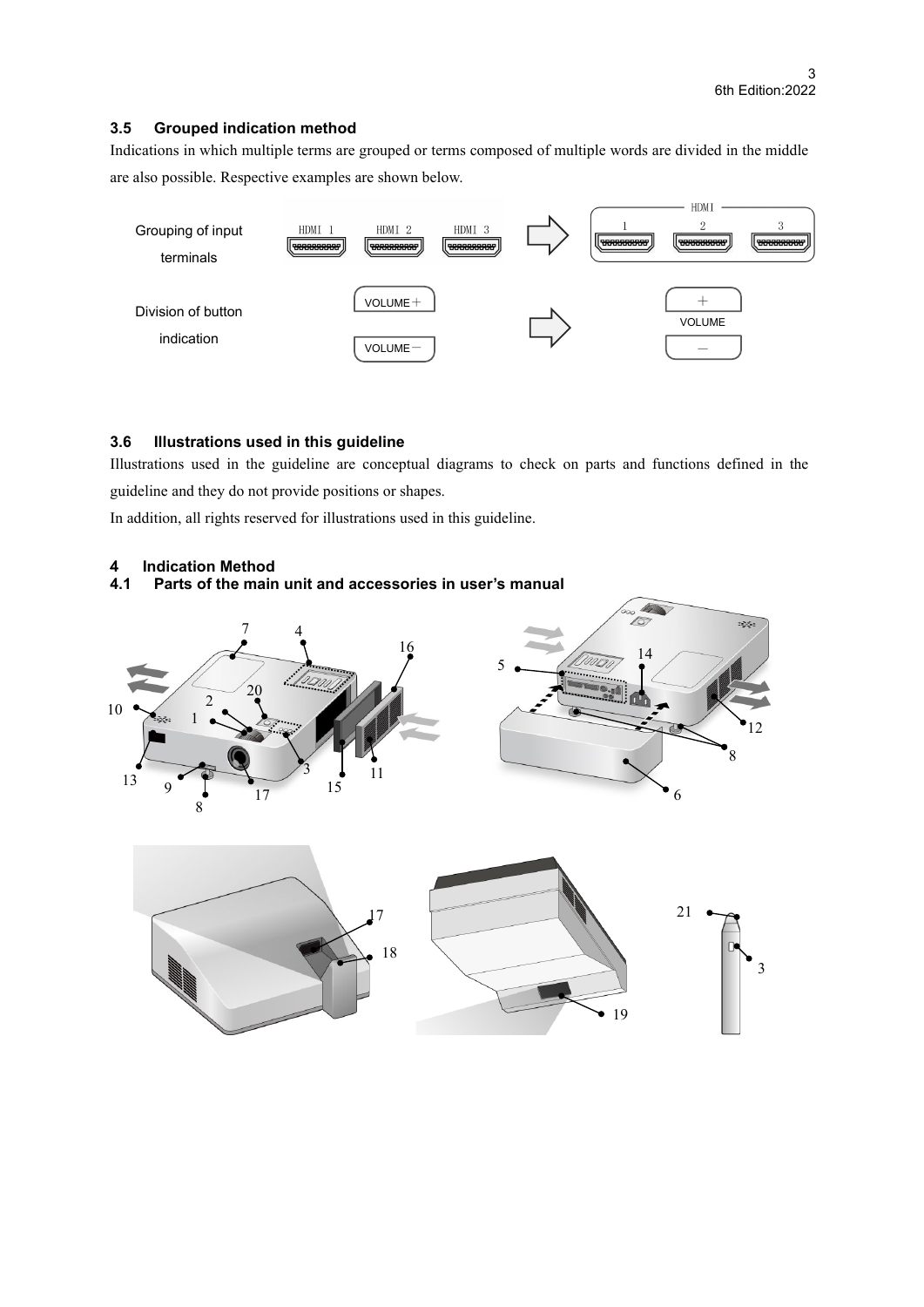|                | Part description            | Eng<br>/Jpn | Recommended indications | Other indication examples       |
|----------------|-----------------------------|-------------|-------------------------|---------------------------------|
| $\mathbf{1}$   | Operation part for image    | Eng         | <b>FOCUS RING</b>       | <b>FOCUS</b>                    |
|                | focus adjustment            |             | <b>FOCUS LEVER</b>      |                                 |
|                |                             | Jpn         | フォーカスリング                | フォーカス                           |
|                |                             |             | フォーカスレバー                |                                 |
| $\overline{2}$ | Operation part to enlarge   | Eng         | <b>ZOOM RING</b>        | <b>ZOOM</b>                     |
|                | or contract a whole         |             | ZOOM LEVER              |                                 |
|                | image                       | Jpn         | ズームリング                  | ズーム                             |
|                |                             |             | ズームレバー                  |                                 |
|                |                             |             |                         |                                 |
| 3              | Indicator to show the       | Eng         | <b>INDICATOR</b>        | <b>POWER INDICATOR</b>          |
|                | status of the main unit or  |             |                         | <b>INDICATOR PANEL</b>          |
|                | accessories                 | Jpn         | インジケータ                  | 電源インジケータ                        |
|                |                             |             |                         | インジケータ部                         |
| $\overline{4}$ | Generic name of the         | Eng         | <b>CONTROL PANEL</b>    | <b>CONTROLS</b>                 |
|                | button area to operate      |             |                         |                                 |
|                | the main unit               | Jpn         | 操作部                     |                                 |
|                |                             |             | 操作パネル                   |                                 |
| 5              | Generic name of the         | Eng         | <b>PORTS</b>            | <b>INPUT / OUTPUT TERMINALS</b> |
|                | INPUT/OUTPUT terminal       |             | <b>TERMINALS</b>        | I/O PANEL                       |
|                | port                        |             | INPUT / OUTPUT          |                                 |
|                |                             | Jpn         | 接続端子部                   | Indication including 端子 and     |
|                |                             |             | 入出力端子パネル                | clearly imply the generic name. |
| 6.             | Part to cover               | Eng         | CABLE COVER             |                                 |
|                | INPUT/OUTPUT terminal       |             | <b>TERMINAL COVER</b>   |                                 |
|                | ports and cables            | Jpn         | ケーブルカバー                 |                                 |
|                |                             |             | 端子カバー                   |                                 |
| $\overline{7}$ | Part to cover the lamp      | Eng         | <b>LAMP COVER</b>       | <b>LAMP DOOR</b>                |
|                | unit                        |             | <b>LAMP UNIT COVER</b>  |                                 |
|                |                             | Jpn         | ランプカバー                  |                                 |
|                |                             |             | ランプユニットカバー              |                                 |
| 8              | Part to adjust the tilt and | Eng         | <b>FOOT</b>             |                                 |
|                | height of the main unit     |             |                         |                                 |
|                |                             | Jpn         | 脚                       |                                 |
|                |                             |             |                         |                                 |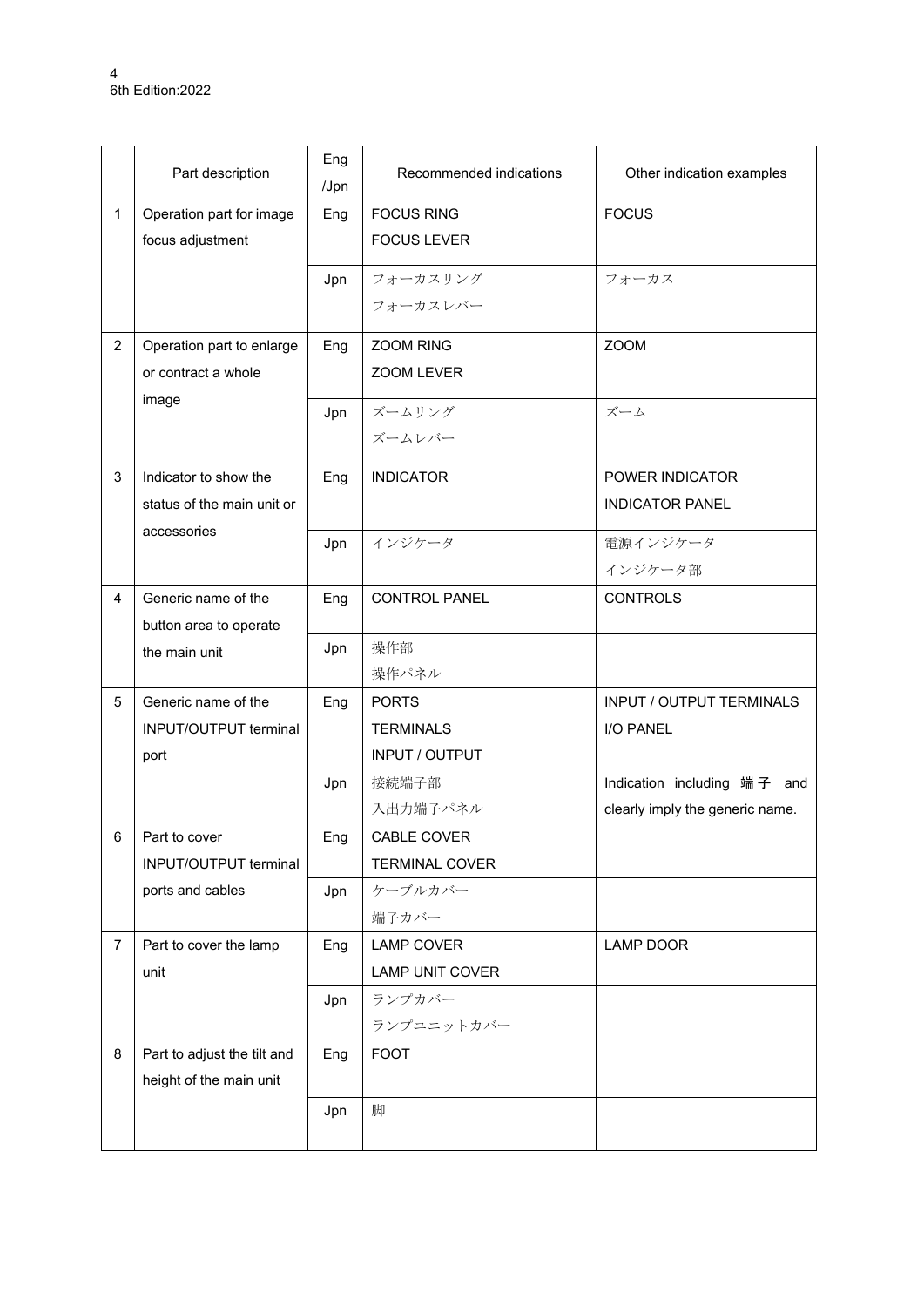|    | Part description                          | Eng<br>/Jpn | Recommended indications | Other indication examples     |
|----|-------------------------------------------|-------------|-------------------------|-------------------------------|
| 9  | Button or lever to adjust                 | Eng         | <b>FOOT LEVER</b>       | ADJUSTABLE FOOT               |
|    | the tilt and height of the                |             | <b>ELEVATOR BUTTON</b>  | ADJSUTABLE LEVER              |
|    | main unit                                 | Jpn         | 調整レバー                   | 調整脚                           |
|    |                                           |             | 角度調整用ボタン                |                               |
| 10 | Built-in speaker                          | Eng         | <b>SPEAKER</b>          |                               |
|    |                                           | Jpn         | スピーカ                    |                               |
| 11 | Intake port of ambient air<br>for cooling | Eng         | <b>INTAKE VENT</b>      | <b>VENTILATION (INLET)</b>    |
|    |                                           | Jpn         | 吸気口<br>吸気孔              |                               |
| 12 | Exhaust port in the main<br>unit          | Eng         | <b>EXHAUST VENT</b>     | <b>VENTILATION (OUTLET)</b>   |
|    |                                           | Jpn         | 排気口<br>排気孔              |                               |
| 13 | Sensor/Receiver of the                    | Eng         | REMOTE CONTROL SENSOR   | <b>IR SENSOR</b>              |
|    | remote control <sup>3)</sup>              |             | REMOTE CONTROL RECEIVER | <b>IR RECEIVER</b>            |
|    |                                           | Jpn         | リモコン受光部                 | 赤外線受光部                        |
|    |                                           |             | リモコン受信部                 | 赤外線受信部                        |
| 14 | Power socket of the main                  | Eng         | <b>AC IN TERMINAL</b>   | Indication including<br>AC or |
|    | unit                                      |             | POWER SOCKET            | <b>POWER</b>                  |
|    |                                           | Jpn         | AC IN 端子<br>電源端子        | Indication including AC or 電源 |
| 15 | Filter to prevent dust                    | Eng         | <b>FILTER</b>           | <b>AIR FILTER</b>             |
|    | inflow into the main unit                 |             |                         | <b>DUST FILTER</b>            |
|    |                                           | Jpn         | フィルタ                    | エアフィルタ                        |
|    |                                           |             |                         | ダストフィルタ                       |
| 16 | Part to cover the filter                  | Eng         | <b>FILTER COVER</b>     |                               |
|    |                                           | Jpn         | フィルタカバー                 |                               |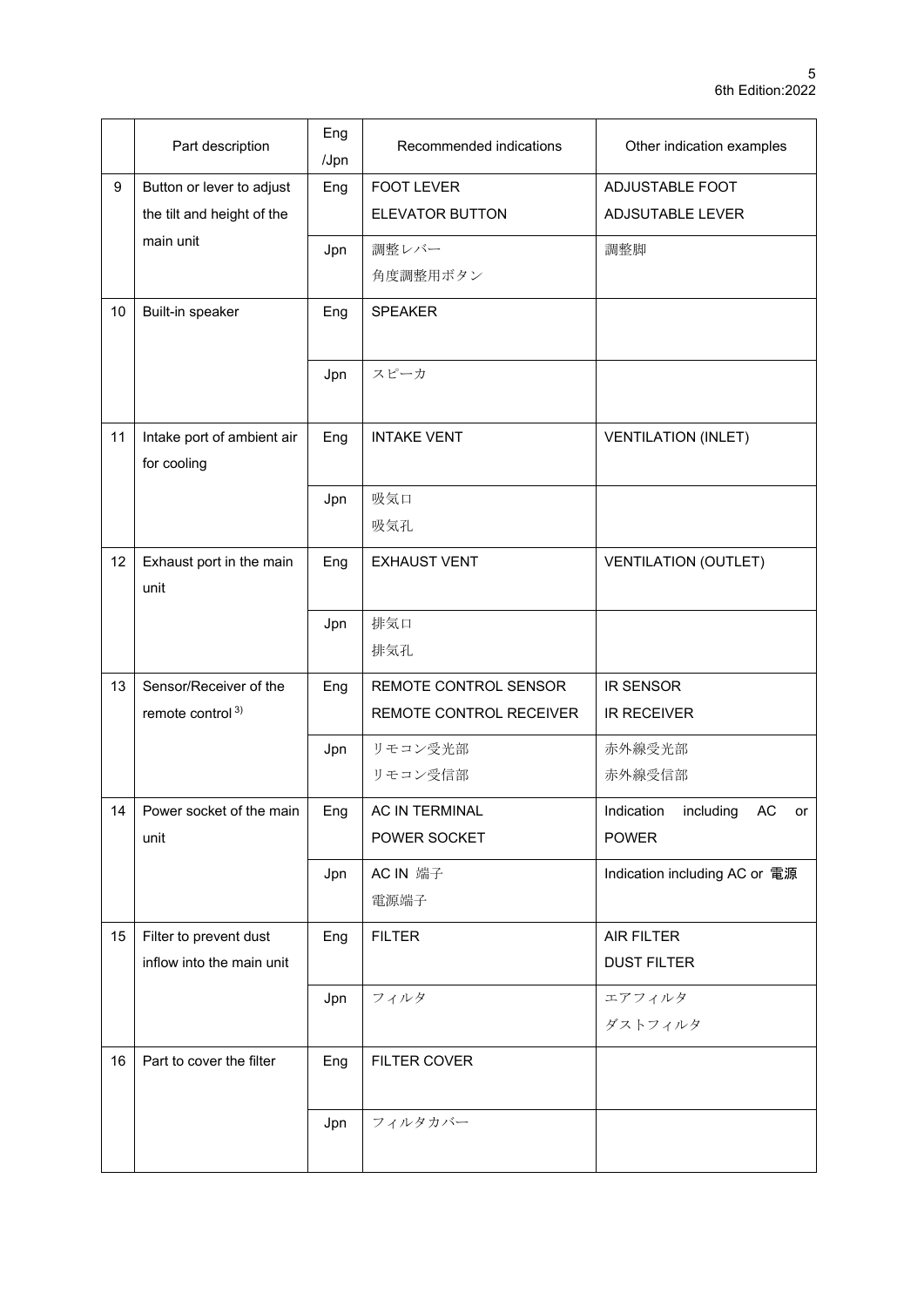|    | Part description           | Eng<br>/Jpn | Recommended indications | Other indication examples |
|----|----------------------------|-------------|-------------------------|---------------------------|
| 17 | Lens for projection        | Eng         | <b>LENS</b>             |                           |
|    |                            |             | <b>PROJECTION LENS</b>  |                           |
|    |                            | Jpn         | レンズ                     |                           |
|    |                            |             | 投写レンズ                   |                           |
| 18 | Mirror for reflecting the  | Eng         | <b>MIRROR</b>           |                           |
|    | projection light           |             |                         |                           |
|    |                            | Jpn         | ミラー                     |                           |
|    |                            |             |                         |                           |
| 19 | Output area of the         | Eng         | PROJECTION WINDOW       |                           |
|    | reflected projection light |             |                         |                           |
|    | in the main unit           | Jpn         | 投写窓                     |                           |
|    |                            |             | 投映窓                     |                           |
| 20 | Operation part to adjust   | Eng         | <b>LENS SHIFT LEVER</b> | <b>LENS SHIFT</b>         |
|    | lens position              |             | LENS SHIFT DIAL         |                           |
|    |                            | Jpn         | レンズシフトレバー               | レンズシフト                    |
|    |                            |             | レンズシフトダイアル              |                           |
| 21 | Pen tip to control         | Eng         | <b>TIP</b>              |                           |
|    | interactive operations     |             | <b>NIB</b>              |                           |
|    |                            | Jpn         | ペン先                     |                           |
|    |                            |             |                         |                           |

**Note** 3) Indications used at the transmission/emission portion of the remote control shall include "TRANSMITTER" or "EMITTER".

#### <span id="page-11-0"></span>**4.2 Accessories in user's manual**

| Part description | Eng<br>/Jpn | Recommended indications | Other indication examples |
|------------------|-------------|-------------------------|---------------------------|
| Power cord       | Eng         | POWER CORD              |                           |
|                  |             | POWER CABLE             |                           |
|                  | Jpn         | 雷源コード                   |                           |
|                  |             | 電源ケーブル                  |                           |
| Computer cable   | Eng         | <b>COMPUTER CABLE</b>   | COMPUTER CABLE (D-sub15)  |
|                  |             |                         | <b>RGB CABLE</b>          |
|                  | Jpn         | コンピュータケーブル              | コンピュータケーブル(D-sub15)       |
|                  |             |                         | RGB ケーブル                  |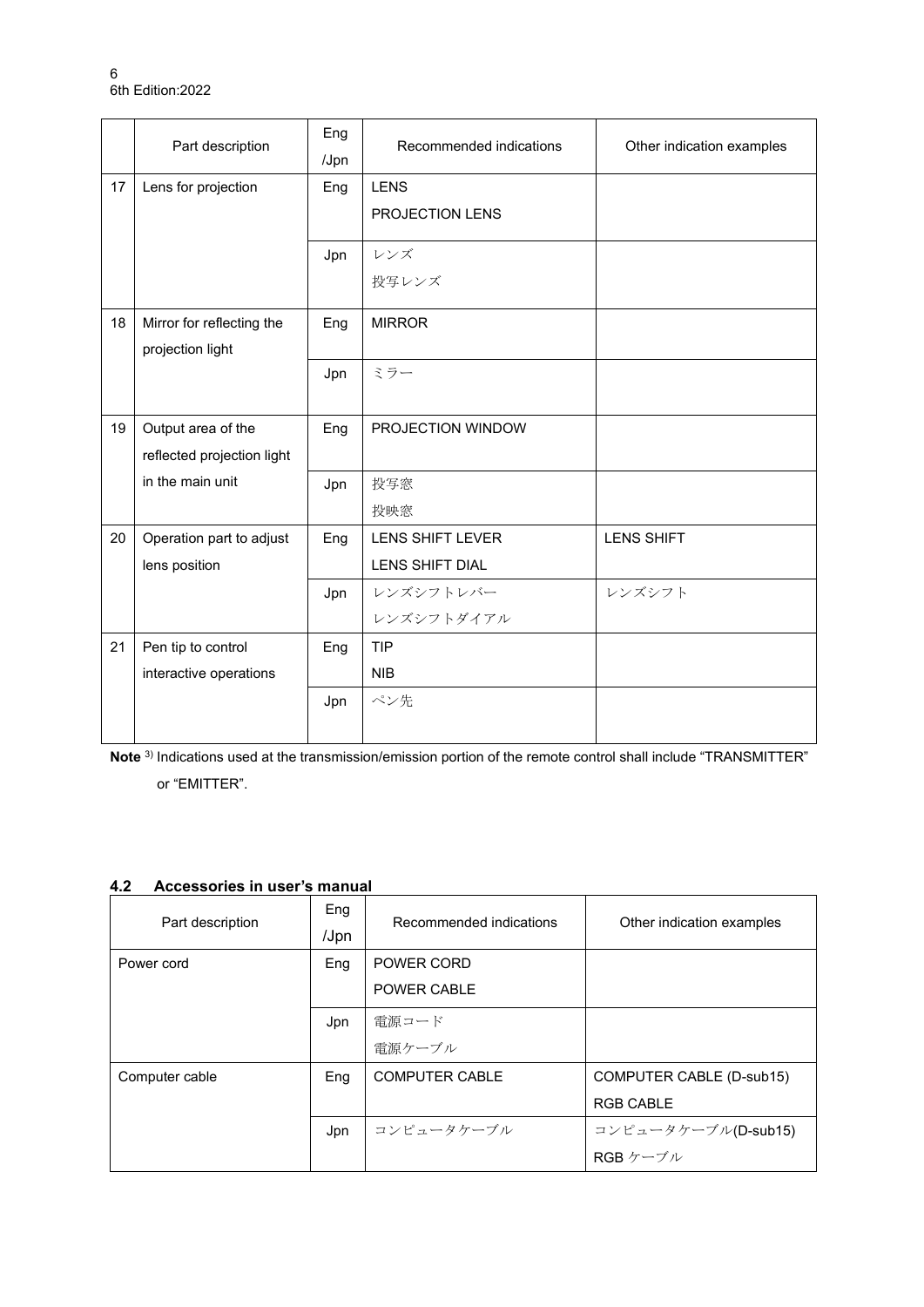| Part description                         | Eng<br>/Jpn | Recommended indications                    | Other indication examples |
|------------------------------------------|-------------|--------------------------------------------|---------------------------|
| DVI-D cable                              | Eng         | DVI-D CABLE                                |                           |
|                                          | Jpn         | DVI-D ケーブル                                 |                           |
| DVI-I cable                              | Eng         | <b>DVI-I CABLE</b>                         |                           |
|                                          | Jpn         | DVI-I ケーブル                                 |                           |
| HDMI cable                               | Eng         | <b>HDMI CABLE</b>                          |                           |
|                                          | Jpn         | HDMI ケーブル                                  |                           |
| <b>USB Cable</b>                         | Eng         | <b>USB CABLE</b>                           |                           |
|                                          | Jpn         | USB ケーブル                                   |                           |
| Lens protector                           | Eng         | <b>LENS CAP</b><br>LENS COVER              |                           |
|                                          | Jpn         | レンズキャップ<br>レンズカバー                          |                           |
| Remote control                           | Eng         | REMOTE CONTROL<br><b>REMOTE</b>            | <b>IR REMOTE</b>          |
|                                          | Jpn         | リモコン                                       | 赤外線リモコン                   |
| Pen to control interactive<br>operations | Eng         | PEN                                        | <b>INTERACTIVE PEN</b>    |
|                                          | Jpn         | $\stackrel{\circ}{\sim}\! \! \! \! \times$ | インタラクティブペン                |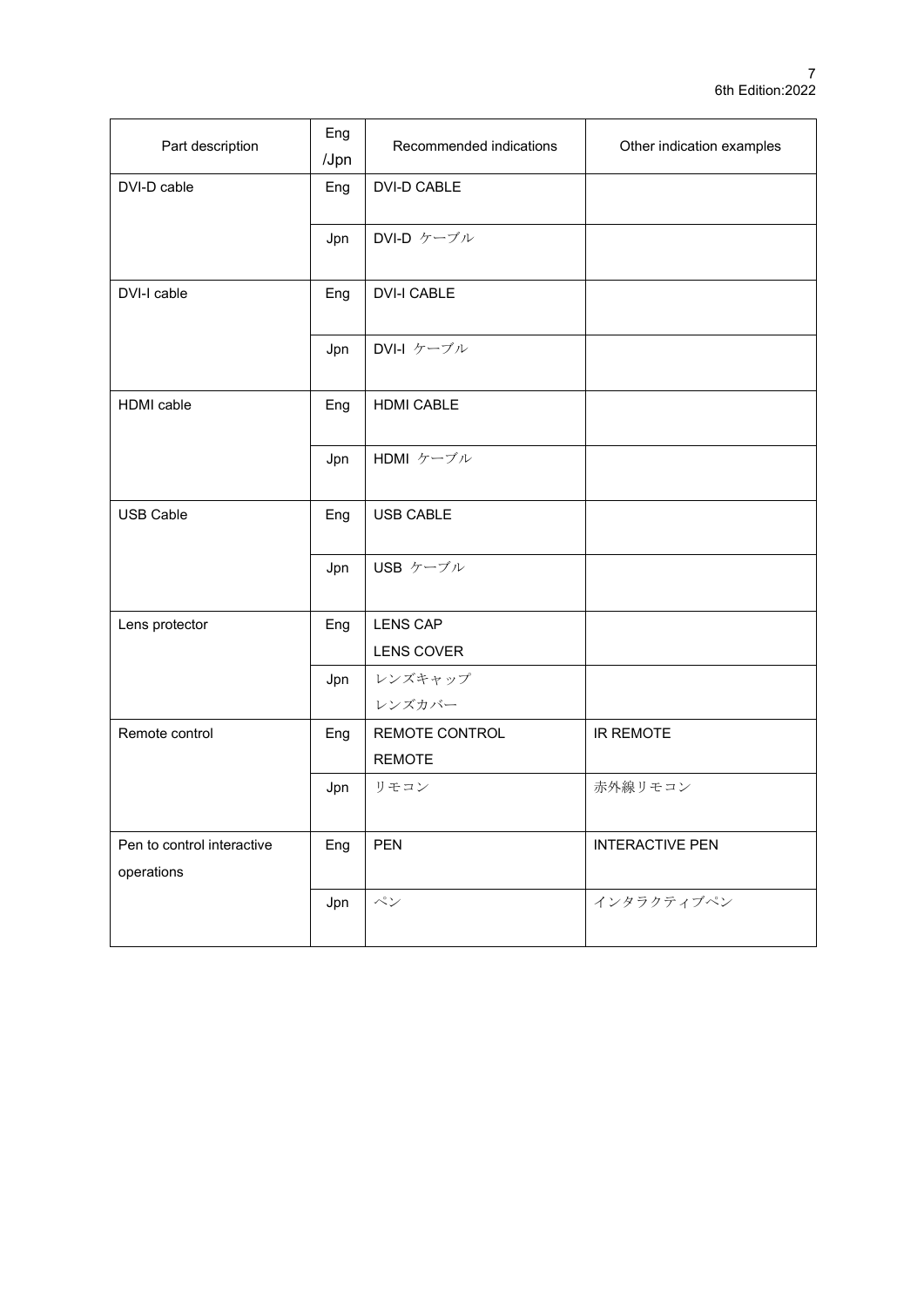8 6th Edition:2022

#### <span id="page-13-0"></span>**4.3 Operation buttons on the main unit and remote control**

| Part description    | Eng<br>/Jpn | Recommended indications | Other indication examples |
|---------------------|-------------|-------------------------|---------------------------|
| Main power          | Eng         | <b>MAIN</b>             |                           |
|                     |             | ON                      |                           |
|                     |             | <b>OFF</b>              |                           |
|                     | Jpn         | 主電源                     |                           |
|                     |             | 電源スイッチ                  |                           |
|                     |             | 入                       |                           |
|                     |             | 切                       |                           |
| Power               | Eng         | <b>POWER</b>            |                           |
|                     |             | <b>STANDBY</b>          |                           |
|                     |             | ON                      |                           |
|                     |             | <b>OFF</b>              |                           |
|                     | Jpn         | 電源                      |                           |
|                     |             | 待機,スタンバイ                |                           |
|                     |             | 入                       |                           |
|                     |             | 切                       |                           |
| Input switching     | Eng         | <b>INPUT</b>            |                           |
|                     |             | SOURCE                  |                           |
|                     | Jpn         | 入力                      | 入力切替                      |
| Focus               | Eng         | <b>FOCUS</b>            |                           |
|                     | Jpn         | フォーカス                   |                           |
| Zoom <sup>4)</sup>  | Eng         | ZOOM                    |                           |
|                     | Jpn         | ズーム                     |                           |
| Lens Shift          | Eng         | LENS SHIFT              |                           |
|                     | Jpn         | レンズシフト                  |                           |
| Menu                | Eng         | <b>MENU</b>             |                           |
|                     | Jpn         | メニュー                    |                           |
| Keystone correction | Eng         | <b>KEYSTONE</b>         | V-KEYSTONE CORRECTION     |
|                     | Jpn         | キーストーン                  | 台形補正                      |
|                     |             | 台形                      |                           |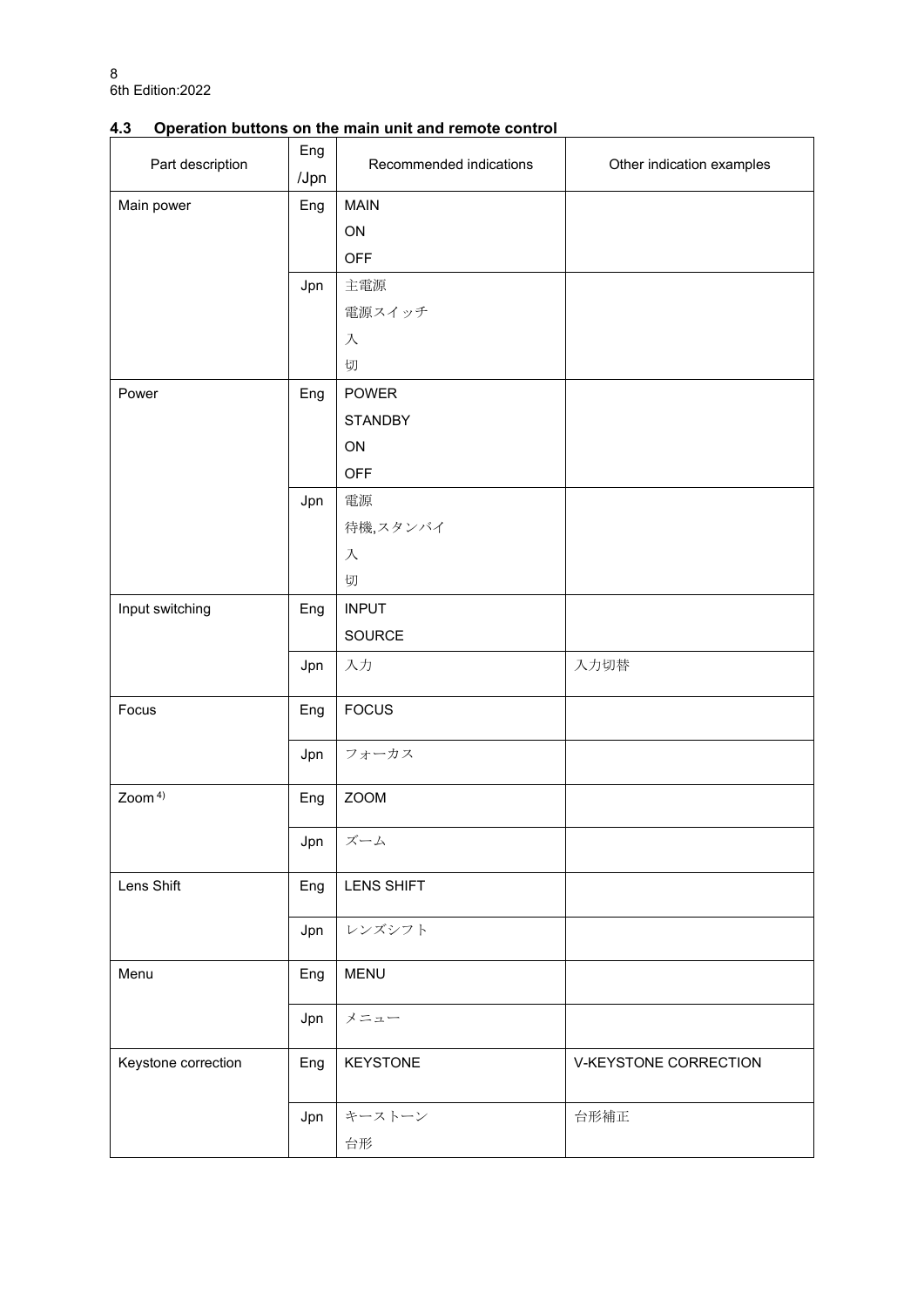| Part description         | Eng<br>/Jpn | Recommended indications | Other indication examples |
|--------------------------|-------------|-------------------------|---------------------------|
| Non-display of image     | Eng         | <b>BLANK</b>            |                           |
|                          | Jpn         | ブランク                    |                           |
|                          |             | 映像消去                    |                           |
| Mute                     | Eng         | <b>MUTE</b>             |                           |
|                          |             | <b>MUTING</b>           |                           |
|                          | Jpn         | ミュート                    |                           |
|                          |             | 消音                      |                           |
| Non-display of image and | Eng         | AV MUTE                 |                           |
| Mute <sup>5)</sup>       |             | AV MUTING               |                           |
|                          |             | <b>BLANK</b>            |                           |
|                          | Jpn         | AV ミュート                 |                           |
|                          |             | ブランク                    |                           |
| Changing aspect ratio    | Eng         | <b>ASPECT</b>           |                           |
|                          |             | <b>RESIZE</b>           |                           |
|                          | Jpn         | アスペクト                   |                           |
|                          |             | リサイズ                    |                           |
| Partial enlargement 6)   | Eng         | <b>MAGNIFY</b>          | D-ZOOM                    |
|                          |             | <b>ZOOM</b>             |                           |
|                          | Jpn         | 拡大                      | 部分拡大                      |
|                          |             | ズーム                     | Dズーム                      |
| Next page                | Eng         | PAGE                    | PAGE UP / DOWN            |
| Previous page            |             |                         | $PAGE + / -$              |
|                          | Jpn         | ページ                     | ページ 送り/戻し                 |
|                          |             |                         | ページ +/-                   |
| Pause                    | Eng         | <b>FREEZE</b>           |                           |
|                          | Jpn         | フリーズ                    |                           |
|                          |             | 静止                      |                           |
| Volume                   |             | VOLUME                  | $VOL + / -$               |
|                          | Eng         |                         |                           |
|                          | Jpn         | 音量                      | 音量 +/-                    |

**Note** 4) "Zoom" means any function to enlarge or contract a whole image.

**Note** 5) "BLANK" or "ブランク" is permitted as the "Mute" function is secondary.

**Note** 6) "Partial enlargement" shall mean any function to enlarge/contract only a part of an image.

Terms to differentiate it from the "Zoom" function shall be added.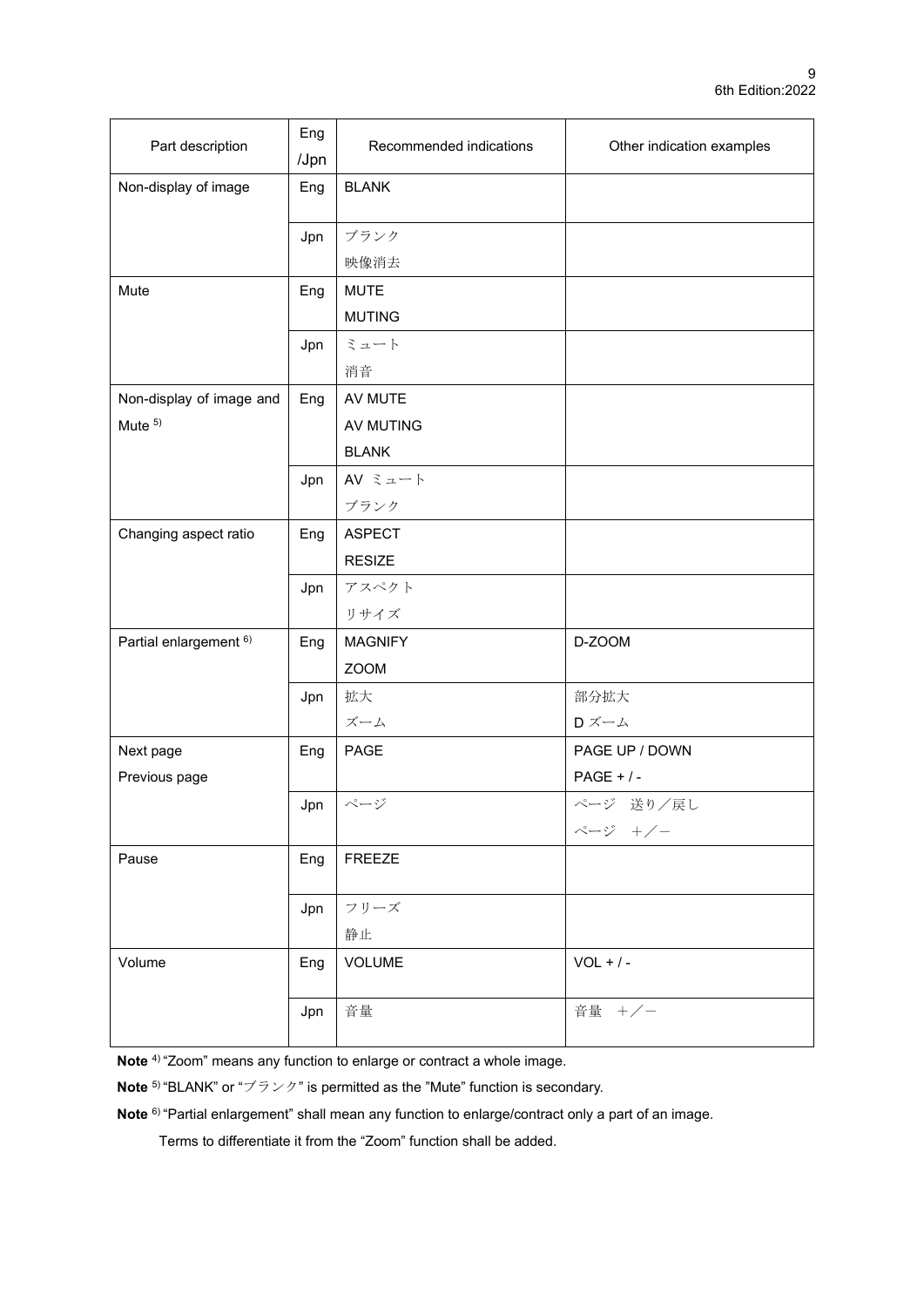<span id="page-15-0"></span>**4.4 Signal input/output terminals on main unit**

| Part description                 | Signal                 | Eng<br>/Jpn | Recommended indications               | Other indication examples  |
|----------------------------------|------------------------|-------------|---------------------------------------|----------------------------|
| Mini D-sub 15 pin                | Computer input signal  | Eng         | <b>COMPUTER</b><br><b>COMPUTER IN</b> | <b>RGB IN</b>              |
|                                  |                        | Jpn         | コンピュータ<br>コンピュータ入力                    | RGB 入力                     |
| Mini D-sub 15 pin                | Computer output signal | Eng         | MONITOR OUT                           | <b>RGB OUT</b>             |
|                                  |                        | Jpn         | モニタ出力                                 | RGB 出力                     |
| DVI-D                            | DVI (Digital)          | Eng         | DVI-D                                 |                            |
|                                  |                        | Jpn         | DVI-D                                 |                            |
| DVI-I                            | DVI (Analog/Digital)   | Eng         | DVI-I                                 |                            |
|                                  |                        | Jpn         | DVI-I                                 |                            |
| <b>RCA</b>                       | Composite video signal | Eng         | <b>VIDEO</b>                          |                            |
|                                  |                        | Jpn         | ビデオ                                   | コンポジットビデオ                  |
| Mini DIN 4 pin                   | S VIDEOsignal          | Eng         | S-VIDEO                               |                            |
|                                  |                        | Jpn         | S-ビデオ                                 |                            |
| <b>RCA</b>                       | Y Pb Pr                | Eng         | Y Pb Pr                               | Red-Pr / Green-Y / Blue-Pb |
|                                  | Y Cb Cr                |             | Y Cb Cr                               |                            |
|                                  | Component video        | Jpn         | Y Pb Pr                               | 赤-Pr / 緑-Y / 青-Pb          |
|                                  | signal                 |             | Y Cb Cr                               |                            |
| <b>HDMI</b><br><b>THRARRARAP</b> | HDMI                   | Eng         | (See Notice 1)                        |                            |
|                                  |                        | Jpn         |                                       |                            |
| DisplayPort                      | DisplayPort            | Eng         | (See Notice 2)                        |                            |
|                                  |                        | Jpn         |                                       |                            |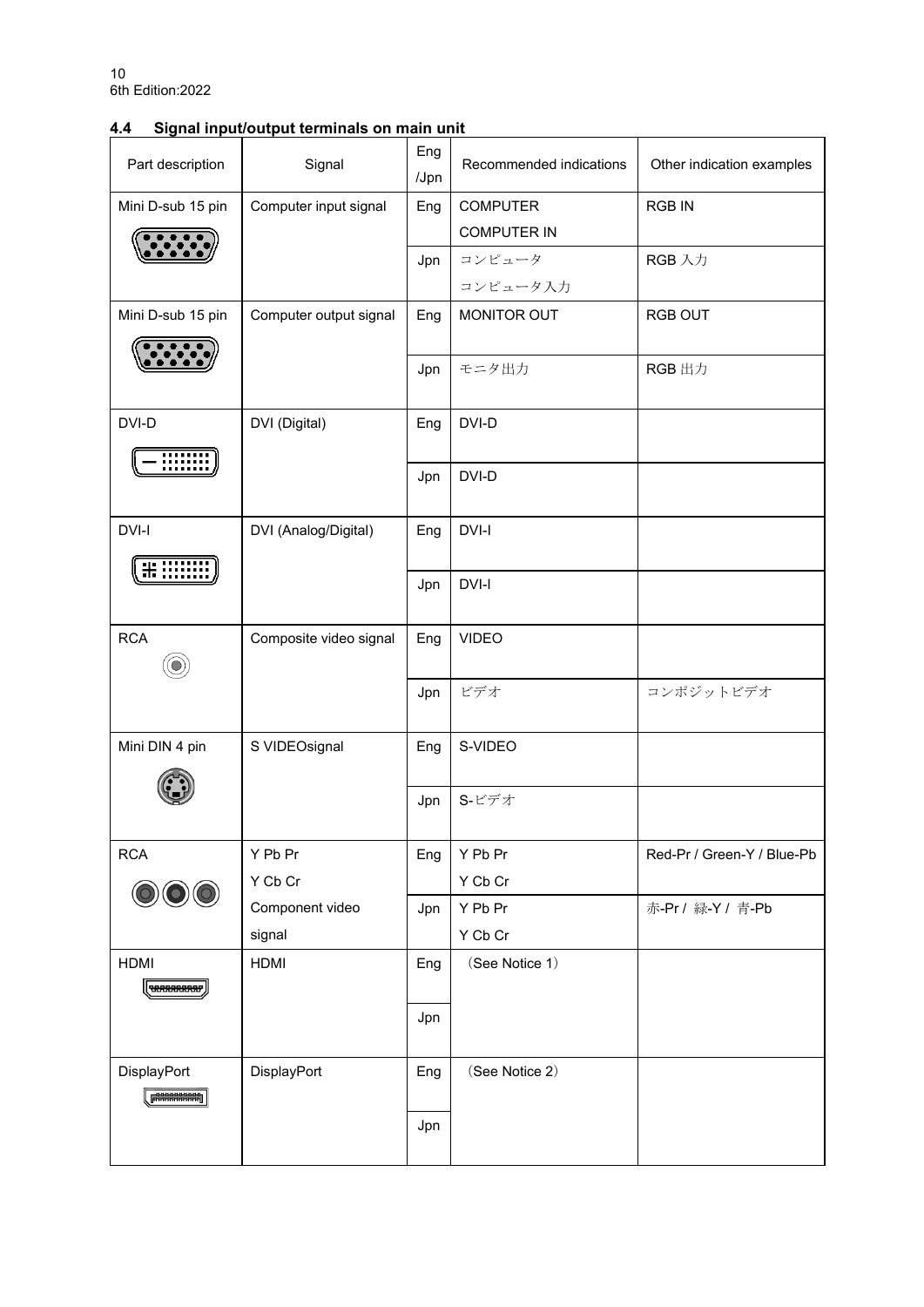| Signal         | Eng<br>/Jpn                                                                                                                        | Recommended indications                                                                        | Other indication examples                                                                                                                                                         |
|----------------|------------------------------------------------------------------------------------------------------------------------------------|------------------------------------------------------------------------------------------------|-----------------------------------------------------------------------------------------------------------------------------------------------------------------------------------|
|                |                                                                                                                                    |                                                                                                |                                                                                                                                                                                   |
|                |                                                                                                                                    | <b>AUDIO IN</b>                                                                                |                                                                                                                                                                                   |
|                |                                                                                                                                    |                                                                                                |                                                                                                                                                                                   |
|                |                                                                                                                                    |                                                                                                |                                                                                                                                                                                   |
|                |                                                                                                                                    | <b>AUDIO</b>                                                                                   | L-AUDIO IN-R                                                                                                                                                                      |
|                |                                                                                                                                    |                                                                                                |                                                                                                                                                                                   |
|                |                                                                                                                                    |                                                                                                |                                                                                                                                                                                   |
|                |                                                                                                                                    |                                                                                                | L-音声入力-R                                                                                                                                                                          |
|                |                                                                                                                                    |                                                                                                |                                                                                                                                                                                   |
|                |                                                                                                                                    |                                                                                                |                                                                                                                                                                                   |
|                |                                                                                                                                    |                                                                                                |                                                                                                                                                                                   |
|                |                                                                                                                                    |                                                                                                |                                                                                                                                                                                   |
|                |                                                                                                                                    |                                                                                                |                                                                                                                                                                                   |
|                |                                                                                                                                    |                                                                                                |                                                                                                                                                                                   |
|                |                                                                                                                                    |                                                                                                | L-AUDIO OUT-R                                                                                                                                                                     |
|                |                                                                                                                                    |                                                                                                |                                                                                                                                                                                   |
|                |                                                                                                                                    |                                                                                                | L-音声出力-R                                                                                                                                                                          |
|                |                                                                                                                                    |                                                                                                |                                                                                                                                                                                   |
| <b>Network</b> |                                                                                                                                    | LAN                                                                                            |                                                                                                                                                                                   |
|                |                                                                                                                                    |                                                                                                |                                                                                                                                                                                   |
|                |                                                                                                                                    | LAN                                                                                            |                                                                                                                                                                                   |
|                |                                                                                                                                    |                                                                                                |                                                                                                                                                                                   |
| Remote control |                                                                                                                                    |                                                                                                |                                                                                                                                                                                   |
|                |                                                                                                                                    |                                                                                                |                                                                                                                                                                                   |
|                |                                                                                                                                    | リモート                                                                                           |                                                                                                                                                                                   |
|                |                                                                                                                                    | リモコン                                                                                           |                                                                                                                                                                                   |
|                |                                                                                                                                    | <b>MIC</b>                                                                                     |                                                                                                                                                                                   |
|                |                                                                                                                                    | <b>MICROPHONE</b>                                                                              |                                                                                                                                                                                   |
|                |                                                                                                                                    |                                                                                                |                                                                                                                                                                                   |
|                |                                                                                                                                    |                                                                                                |                                                                                                                                                                                   |
|                | Audio input signal<br>Audio input signal<br>Audio output signal<br>Audio output signal<br>Audio input signal<br>(Microphone input) | Eng<br>Jpn<br>Eng<br>Jpn<br>Eng<br>Jpn<br>Eng<br>Jpn<br>Eng<br>Jpn<br>Eng<br>Jpn<br>Eng<br>Jpn | <b>AUDIO</b><br>音声<br>音声入力<br>AUDIO L R<br><b>AUDIO IN</b><br>音声<br>音声 左 右<br>音声入力<br>AUDIO OUT<br>音声出力<br>AUDIO OUT<br>AUDIO OUT L R<br>音声出力<br>音声出力 左 右<br><b>REMOTE</b><br>マイク |

**Notice 1 :** It shall conform to guidelines of HDMI Licensing Administrator, Inc.

**Notice 2 :** It shall conform to guidelines of Video Electronics Standards Association (VESA®).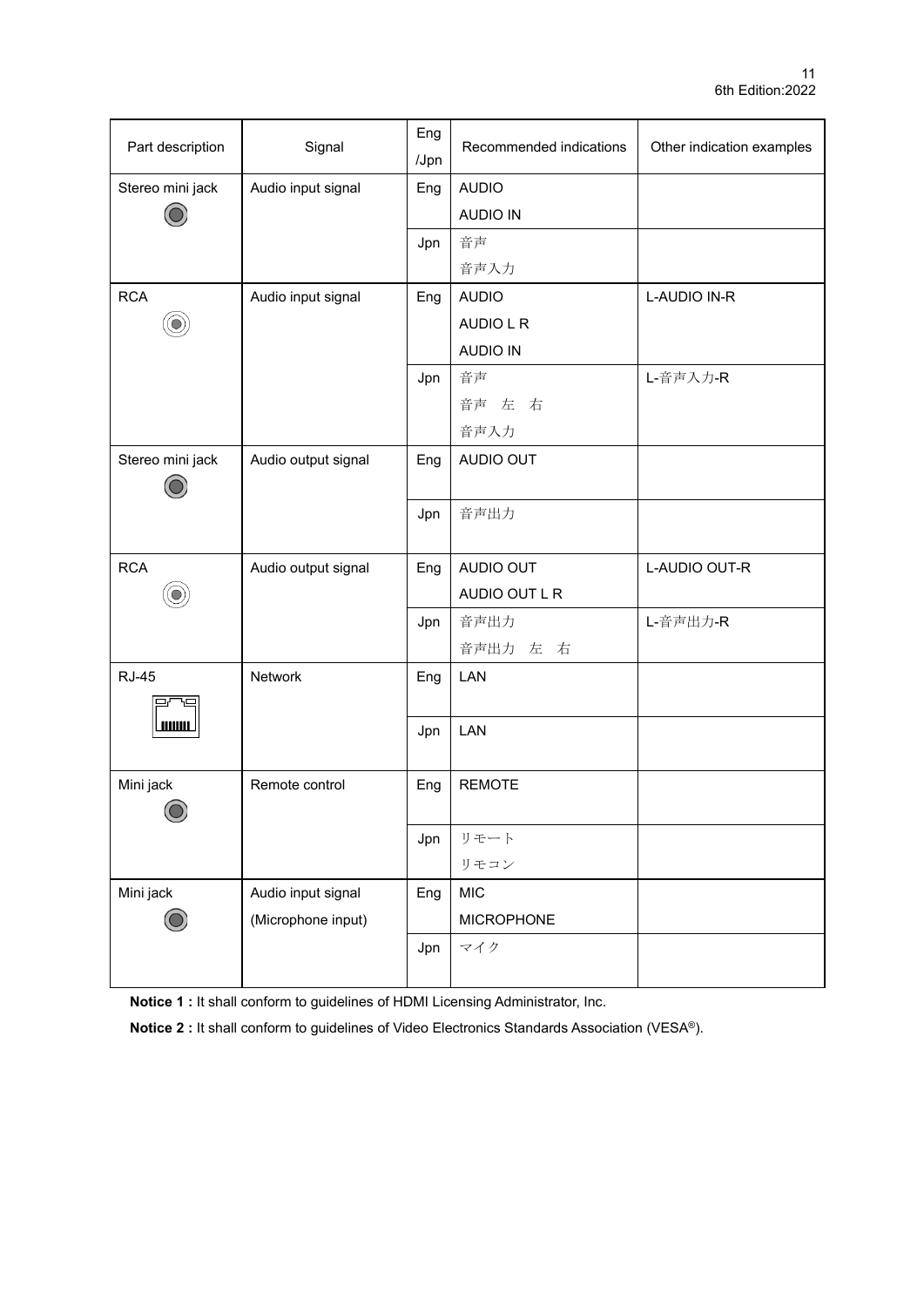12 6th Edition:2022

#### <span id="page-17-0"></span>**4.5 Indicators on main unit**

Following indications of indicators shall be used for status, cautions, warnings, and errors on the main unit.

| Part description         | Eng<br>/Jpn | Recommended indications | Other indication examples        |
|--------------------------|-------------|-------------------------|----------------------------------|
| Power                    | Eng         | <b>POWER</b>            |                                  |
|                          |             | <b>ON/STANDBY</b>       |                                  |
|                          | Jpn         | 電源                      |                                  |
|                          |             |                         |                                  |
| Light source             | Eng         | LAMP                    | Indication using the device name |
|                          |             | <b>LIGHT</b>            | of the light source              |
|                          |             | LASER                   |                                  |
|                          | Jpn         | ランプ                     | 光源のデバイス名を用いた表記                   |
|                          |             | 光源                      |                                  |
|                          |             | レーザ                     |                                  |
| Temperature              | Eng         | <b>TEMP</b>             |                                  |
|                          |             | <b>TEMPERATURE</b>      |                                  |
|                          | Jpn         | 温度                      |                                  |
|                          |             |                         |                                  |
| Filter                   | Eng         | <b>FILTER</b>           |                                  |
|                          |             |                         |                                  |
|                          | Jpn         | フィルタ                    |                                  |
|                          |             |                         |                                  |
| Warning of the main unit | Eng         | <b>WARNING</b>          |                                  |
|                          |             |                         |                                  |
|                          | Jpn         | 警告                      |                                  |
|                          |             |                         |                                  |
| Status of the main unit  | Eng         | <b>STATUS</b>           |                                  |
|                          |             |                         |                                  |
|                          | Jpn         | 状態                      |                                  |
|                          |             |                         |                                  |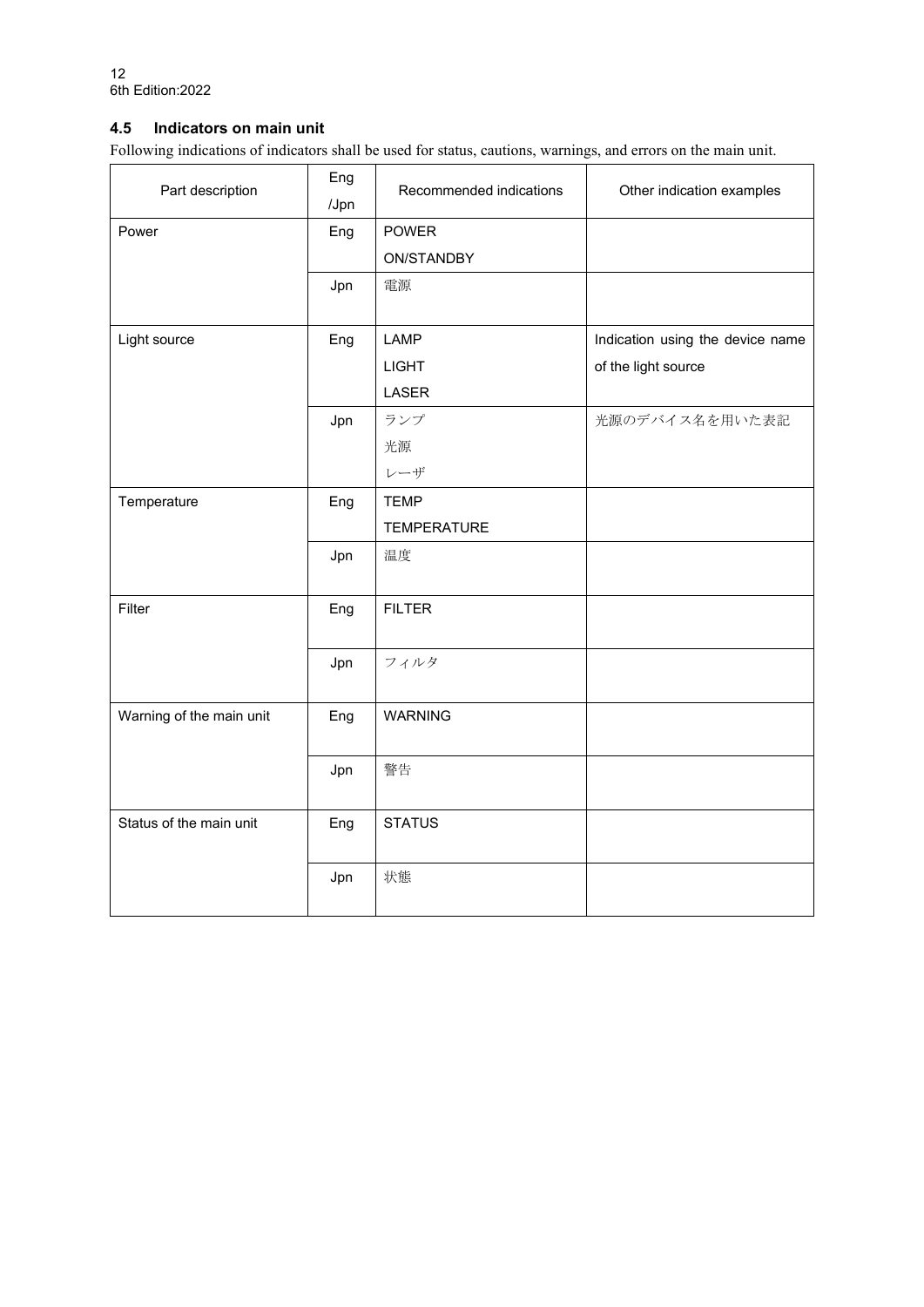#### <span id="page-18-0"></span>**4.6 Functions displayed in the on screen menu**

| Function                                             | Eng<br>/Jpn | Recommended indications  | Other indication examples |
|------------------------------------------------------|-------------|--------------------------|---------------------------|
| Adjustment of image quality                          | Eng         | PICTURE MODE             |                           |
|                                                      |             | COLOR MODE <sup>7)</sup> |                           |
|                                                      | Jpn         | 映像モード                    |                           |
|                                                      |             | 画質モード                    |                           |
| Adjustment of contrast of image                      | Eng         | <b>CONTRAST</b>          |                           |
|                                                      | Jpn         | コントラスト                   |                           |
| Adjustment of brightness of image                    | Eng         | <b>BRIGHTNESS</b>        |                           |
|                                                      | Jpn         | 明るさ                      |                           |
| Adjustment of color saturation of image              | Eng         | <b>SATURATION</b>        |                           |
|                                                      |             | COLOR                    |                           |
|                                                      | Jpn         | 色の濃さ                     |                           |
| Adjustment of tint and hue of image                  | Eng         | TINT <sup>8</sup>        |                           |
|                                                      |             | HUE <sup>9</sup>         |                           |
|                                                      | Jpn         | 色あい                      |                           |
|                                                      |             | 色相                       |                           |
| Adjustment of sharpness of image                     | Eng         | <b>SHARPNESS</b>         |                           |
|                                                      | Jpn         | シャープネス                   |                           |
| Adjustment of gamma characteristic of<br>image       | Eng         | <b>GAMMA</b>             |                           |
|                                                      | Jpn         | ガンマ                      |                           |
| Adjustment of color temperature of<br>image          | Eng         | <b>COLOR TEMPERATURE</b> |                           |
|                                                      | Jpn         | 色温度                      |                           |
| Adjustment of display area of outer part<br>of image | Eng         | OVERSCAN                 |                           |
|                                                      | Jpn         | オーバースキャン                 |                           |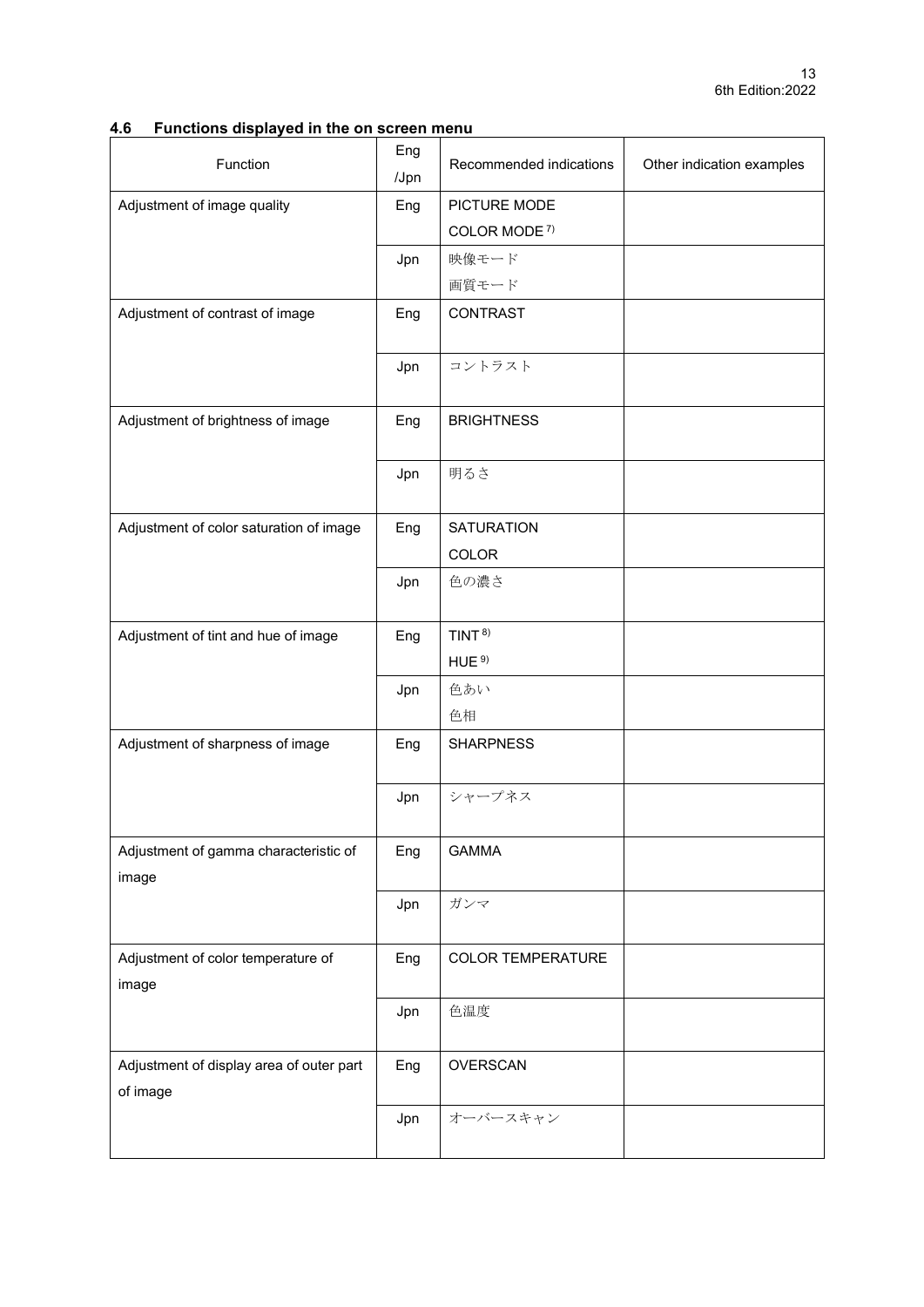| Function                                         | Eng<br>/Jpn | Recommended indications | Other indication examples |
|--------------------------------------------------|-------------|-------------------------|---------------------------|
| Adjustment of noise reduction effect of<br>image | Eng         | <b>NOISE REDUCTION</b>  | <b>NR</b>                 |
|                                                  | Jpn         | ノイズリダクション               |                           |
| Setting of display position of menu              | Eng         | <b>MENU POSITION</b>    |                           |
|                                                  | Jpn         | メニュー位置                  |                           |
| Display of test pattern to adjust image          | Eng         | <b>TEST PATTERN</b>     |                           |
|                                                  | Jpn         | テストパターン                 |                           |
| Setting of the iris system                       | Eng         | <b>IRIS</b>             |                           |
|                                                  | Jpn         | アイリス                    |                           |
| Setting of language of menu, etc.                | Eng         | LANGUAGE                |                           |
|                                                  | Jpn         | 言語                      |                           |
| Setting behavior at standby state                | Eng         | <b>STANDBY</b>          |                           |
|                                                  | Jpn         | 待機                      |                           |
| Initializing of setting of function in menu      | Eng         | <b>RESET</b>            | <b>RESET ALL</b>          |
|                                                  | Jpn         | 初期化                     | 全初期化                      |
| Setting of when used at high altitude            | Eng         | HIGH ALTITUDE           |                           |
|                                                  | Jpn         | 高地                      |                           |
| Setting of display information of filter         | Eng         | FILTER MESSAGE          |                           |
|                                                  | Jpn         | フィルタ通知                  |                           |
| Setting of lock/unlock of the control lock       | Eng         | CONTROL LOCK            |                           |
| to operate the main unit                         |             | <b>KEY LOCK</b>         |                           |
|                                                  | Jpn         | ボタンロック                  | パネルロック                    |
|                                                  |             | キーロック                   |                           |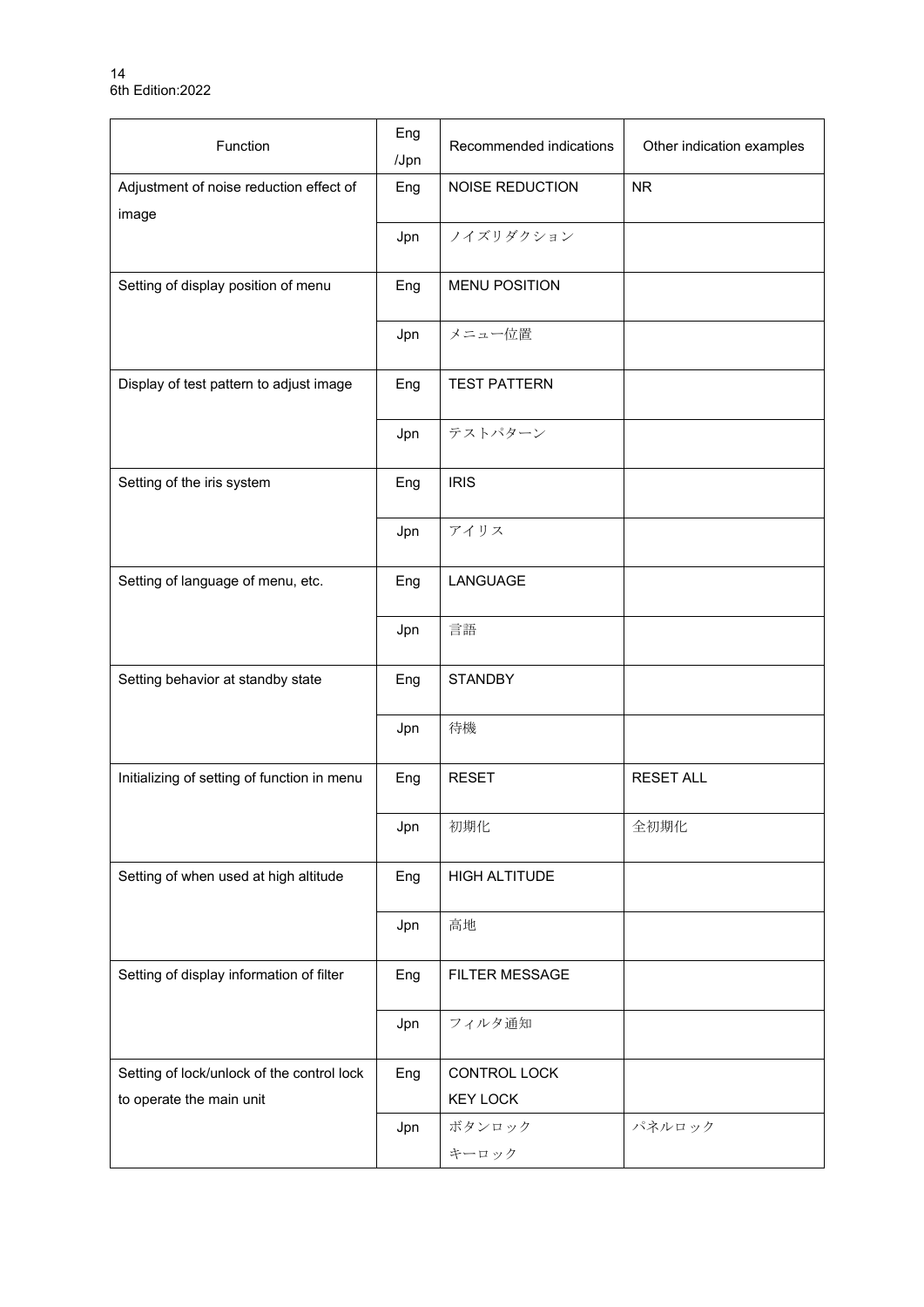| Function                                                                      | Eng<br>/Jpn | Recommended indications | Other indication examples |
|-------------------------------------------------------------------------------|-------------|-------------------------|---------------------------|
| Set to save and call lens position                                            | Eng         | <b>LENS MEMORY</b>      |                           |
| information                                                                   | Jpn         | レンズメモリー                 |                           |
| Calibration of lens reference position,                                       | Eng         | <b>LENS CALIBRATION</b> |                           |
| detection of lens shift range                                                 | Jpn         | レンズキャリブレーション            |                           |
| Correct the joints of the projection                                          | Eng         | <b>EDGE BLENDING</b>    |                           |
|                                                                               | Jpn         | エッジブレンディング              |                           |
| Adjust the brightness and color<br>uniformity of the entire screen consisting | Eng         | <b>COLOR MATCHING</b>   |                           |
| of the projection screens of multiple                                         | Jpn         | カラーマッチング                |                           |
| projectors                                                                    |             |                         |                           |
| Adjust the brightness and color                                               | Eng         | <b>UNIFORMITY</b>       |                           |
| uniformity on the projection screen of<br>one projector                       | Jpn         | ユニフォーミティ                |                           |

**Note** 7) When using "COLOR MODE" in the menu for adjusting the image quality of the projection,

the indication "MODE" shall not be omitted to avoid confusion with the "color depth" of the projection.

**Note**<sup>8)</sup> TINT means 色あい.

**Note**<sup>9)</sup> HUE means 色相.

#### <span id="page-20-0"></span>**4.7 Functions related to power operation**

| Function                             | Eng<br>/Jpn | Recommended indications | Other indication examples |
|--------------------------------------|-------------|-------------------------|---------------------------|
| Function to turn the power on at the | Eng         | DIRECT ON               | DIRECT POWER ON           |
| time of power cord connection        |             |                         |                           |
|                                      | Jpn         | ダイレクトオン                 | ダイレクトパワーオン                |
|                                      |             |                         |                           |
| Function to allow disconnection of   | Eng         | DIRECT OFF              | DIRECT POWER OFF          |
| the power cord without power-off     |             | DIRECT SHUT DOWN        |                           |
| operation                            | Jpn         | ダイレクトオフ                 | ダイレクトパワーオフ                |
|                                      |             | ダイレクトシャットダウン            |                           |
| Function to allow disconnection of   | Eng         | QUICK OFF               | QUICK POWER OFF           |
| the power cord during the cool-down  |             | QUICK SHUT DOWN         |                           |
| period                               | Jpn         | クイックオフ                  | クイックパワーオフ                 |
|                                      |             | クイックシャットダウン             |                           |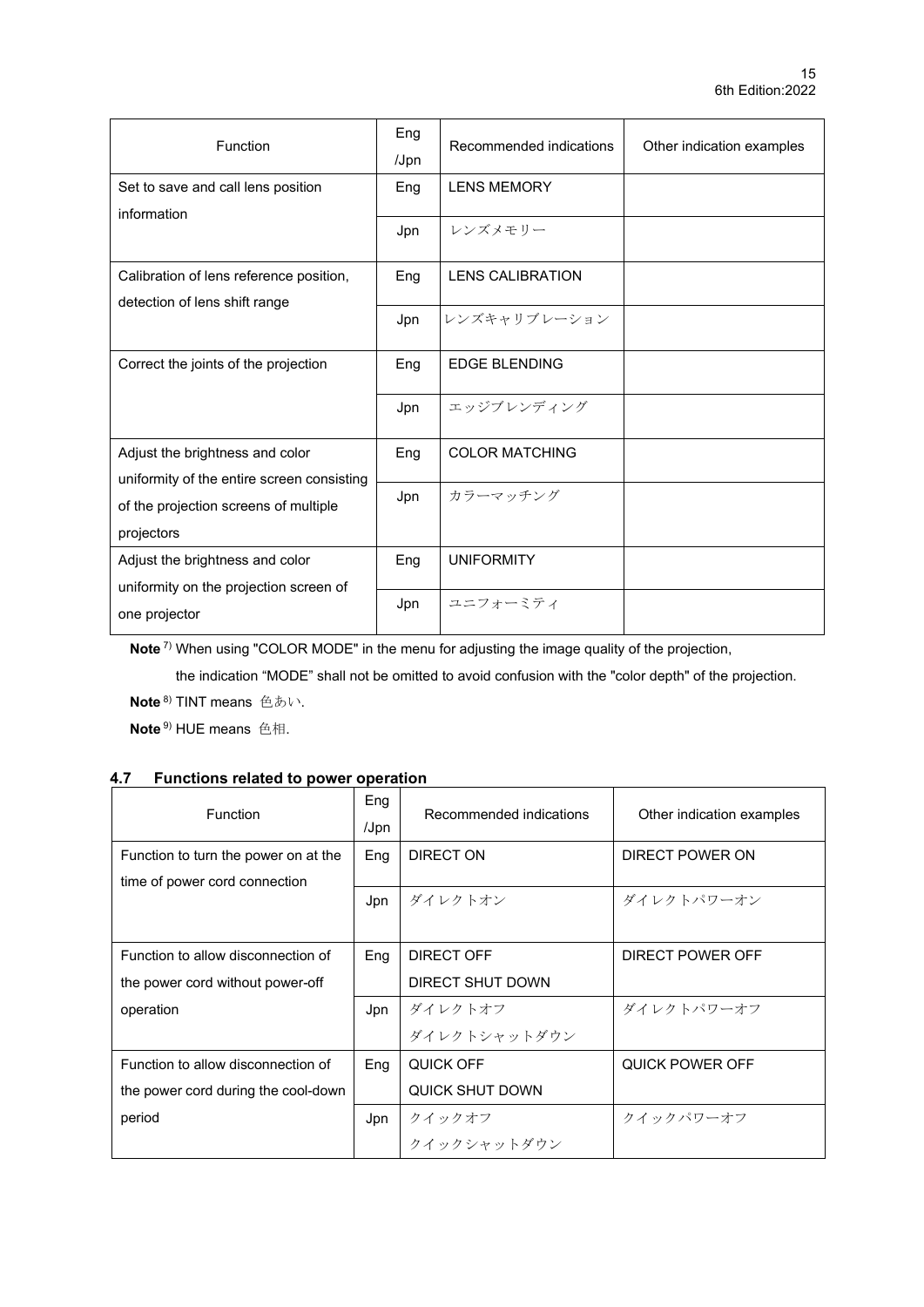#### <span id="page-21-0"></span>**4.8 Functions related to aspect ratio of the projected image**

The projected image described in this clause shall mean a post-processed image if software process such as keystone correction is applied.

| Function                                    |     | Recommended indications | Other indication examples |  |
|---------------------------------------------|-----|-------------------------|---------------------------|--|
|                                             |     |                         |                           |  |
| Setting to expand image to the full         | Eng | <b>NORMAL</b>           |                           |  |
| alongside width and/or height while         |     | <b>AUTO</b>             |                           |  |
| maintaining the aspect ratio of input image | Jpn | ノーマル                    | 標準                        |  |
|                                             |     | オート                     | 自動                        |  |
| Setting to project input image to the whole | Eng | <b>FULL</b>             | 4:3                       |  |
| projected area                              |     |                         | 16:10                     |  |
|                                             | Jpn | フル                      | 4:3                       |  |
|                                             |     |                         | 16:10                     |  |
| Setting to project input image to the full  | Eng | <b>WIDE</b>             | 16:9                      |  |
| alongside width with a wide aspect ratio    |     |                         | 16:10                     |  |
|                                             | Jpn | ワイド                     | 16:9                      |  |
|                                             |     |                         | 16:10                     |  |
| Setting to project input image maintaining  | Eng | <b>NATIVE</b>           |                           |  |
| its native resolution                       |     | <b>TRUE</b>             |                           |  |
|                                             | Jpn | リアル                     |                           |  |
|                                             |     |                         |                           |  |

#### **4.8.1 Example of setting an aspect ratio of projected image**

| <b>INPUT SIGNAL</b> | <b>PRODUCT</b> | <b>NORMAL</b> | <b>FULL</b> | <b>WIDE</b> | <b>NATIVE</b> |
|---------------------|----------------|---------------|-------------|-------------|---------------|
| 800 x 600           | 1024 x 768     |               |             |             |               |
|                     | 1280 x 800     |               |             |             |               |
|                     | 1024 x 768     |               |             |             |               |
| 1280 x 800          | 1280 x 800     |               |             |             |               |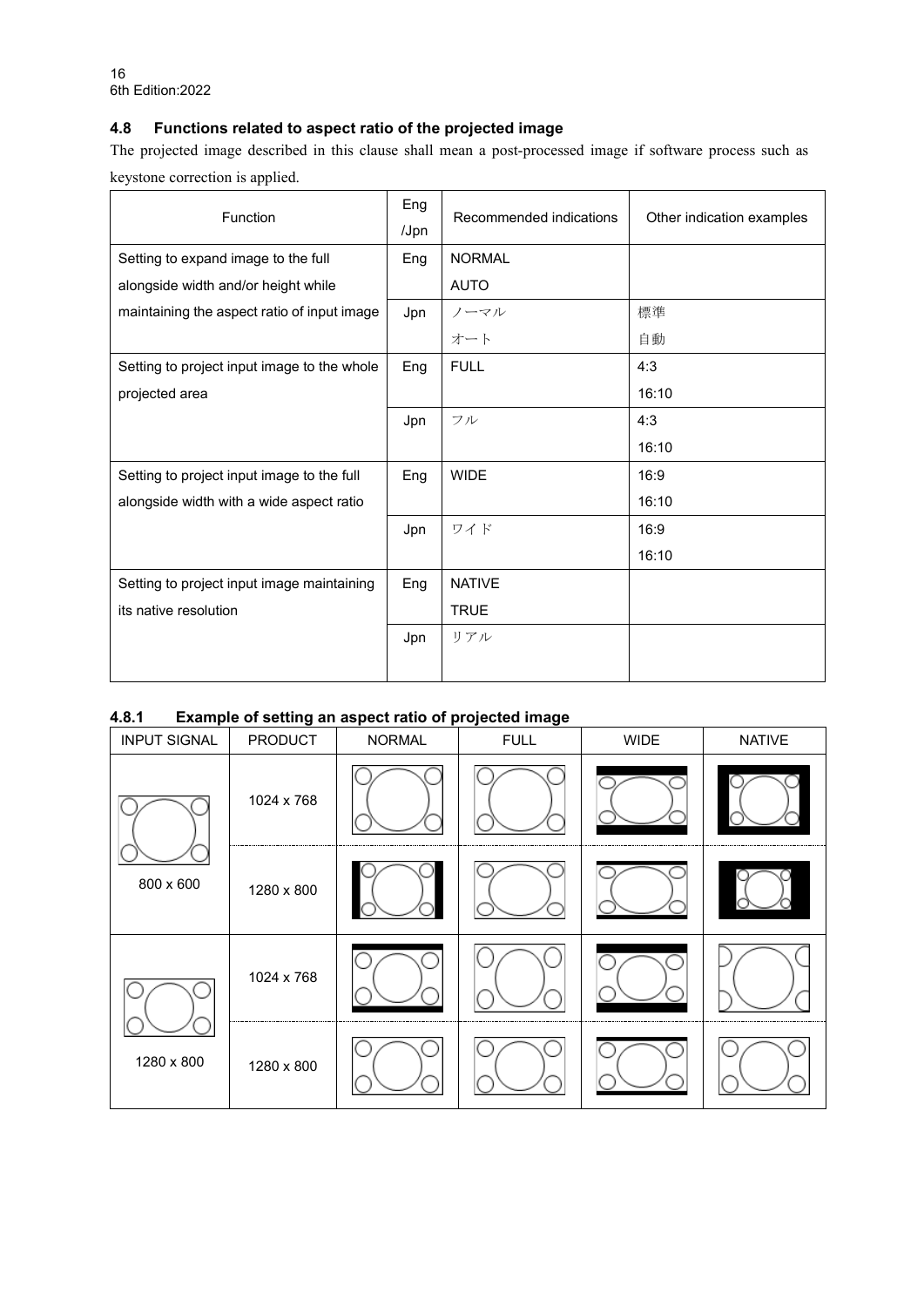**Blank**